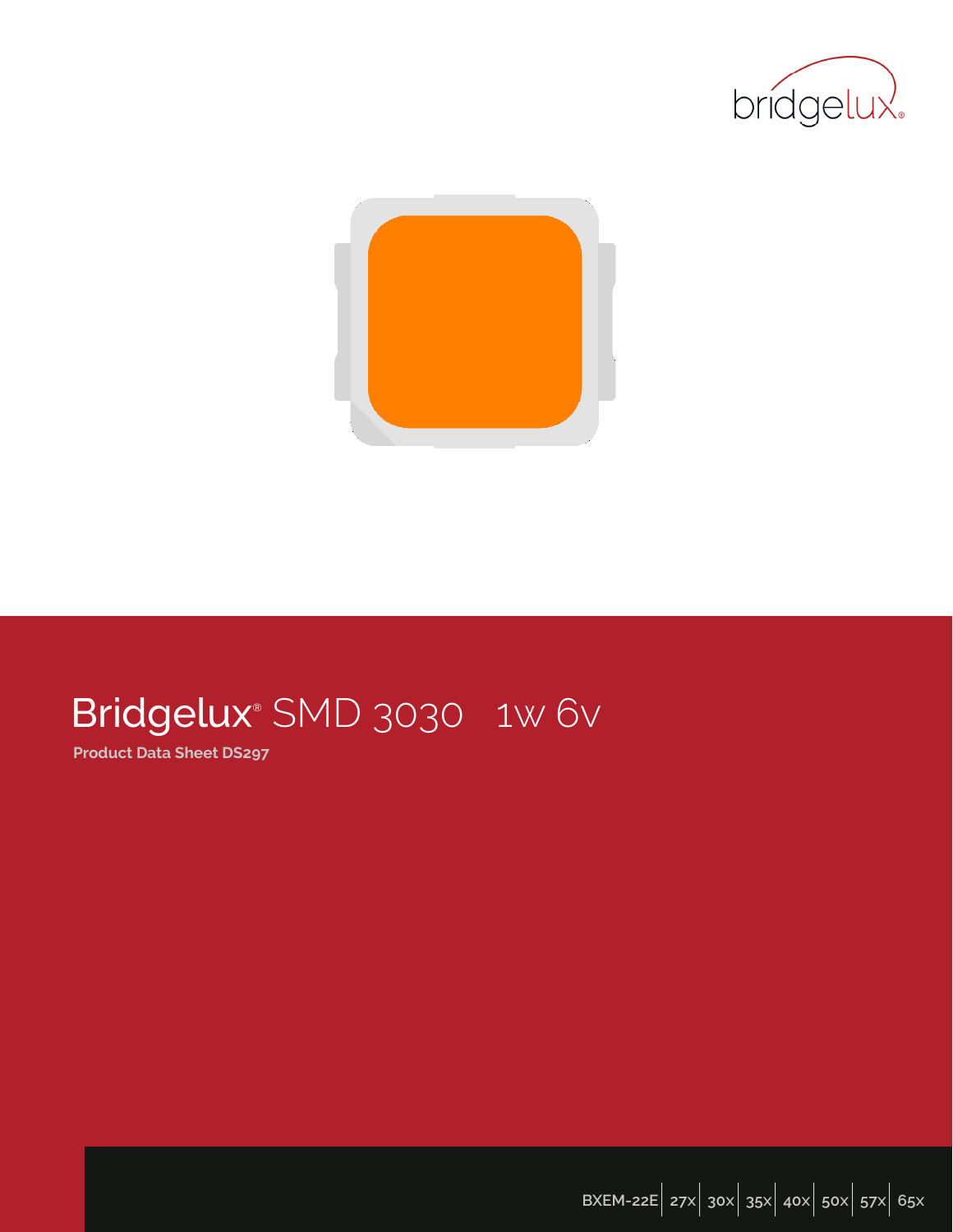# 3030



## Introduction

The Bridgelux SMD 3030 offers exceptional performance in a compact LED package. This high power LED is hot-color targeted which ensures that the LEDs fall within their specified color bin at the typical application conditions of 85°C. With its broad lumen coverage and wide range of CCT and CRI options, the SMD 3030 provides unparalleled design-in flexibility for indoor and outdoor lighting applications. Its high flux capability reduces the number of LEDs and enables industry leading system level lumen per dollar. The SMD 3030 is ideal as a drop in replacement for emitters with an industry standard 3.0mm x 3.0mm footprint. • New York<br>
• Design flexibility<br>
• Design flexibility<br>
• SMD 3<br>
• SMD 3<br>
• SMD 3<br>
• State of design a<br>
• Uniform consiste<br>
• Reliable and con<br>
• Compliant with e<br>
• Design flexibility<br>
• Design flexibility

## **Features**

- Industry-standard 3030 footprint
- Excellent color maintenance
- 9 bin color control
- Superior luminous flux at maximum current for reduced LED count
- Hot-color targeting ensures that color is within the ANSI bin at the typical application conditions of 85°C
- Enables 3- and 5-step MacAdam ellipse custom binning kits
- RoHS compliant and lead free
- Multiple CCT and CRI configurations for a wide range of lighting applications

## **Benefits**

- Lower operating and manufacturing cost
- Ease of design and rapid go-to-market
- Uniform consistent white light
- Reliable and constant white point
- Compliant with environmental standards
- Design flexibility

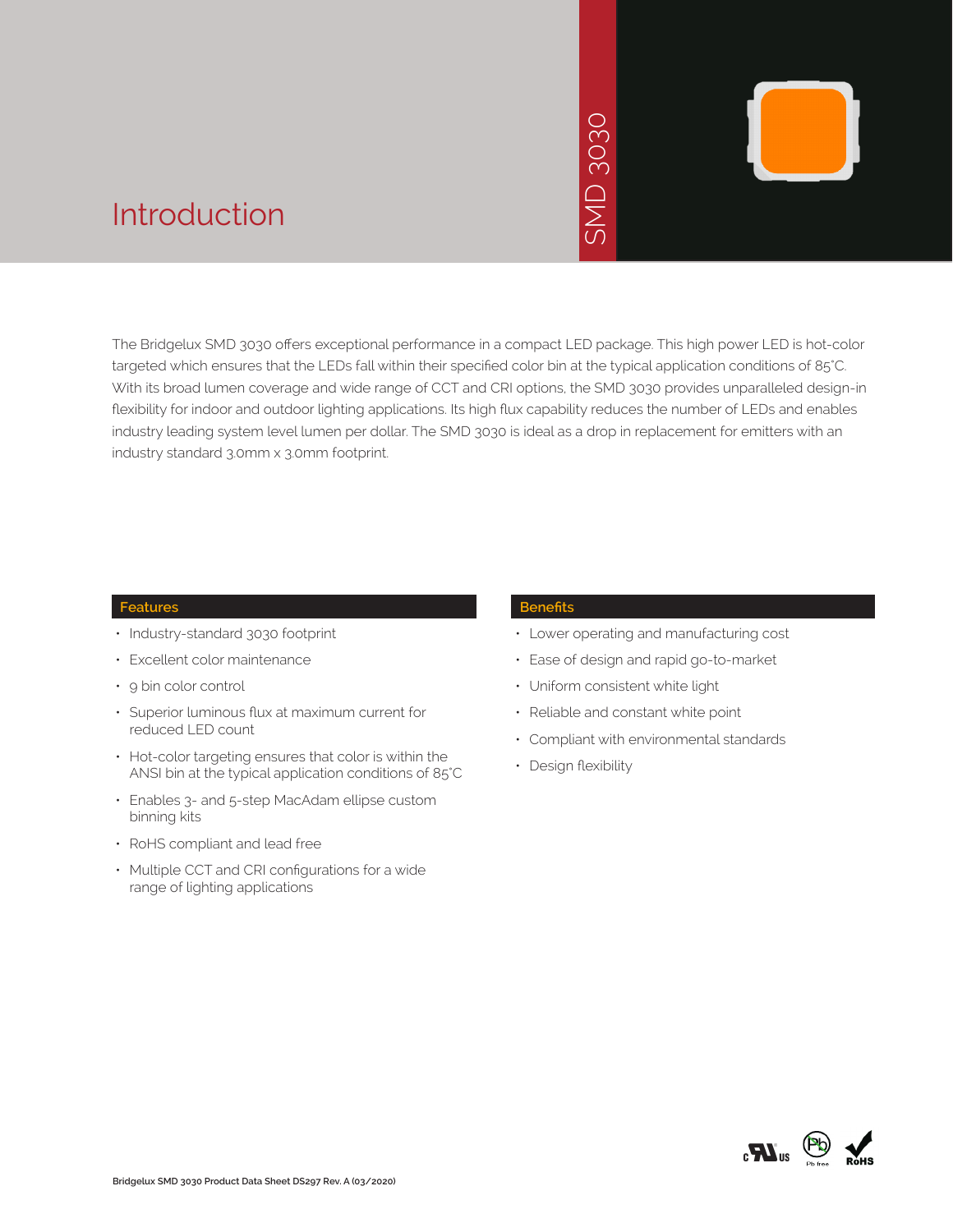## **Contents**

| Product Feature Map               | $\overline{c}$ |
|-----------------------------------|----------------|
| Product Nomenclature              | $\overline{c}$ |
| <b>Product Test Conditions</b>    | $\overline{c}$ |
| <b>Product Selection Guide</b>    | 3              |
| <b>Electrical Characteristics</b> | 5              |
| Absolute Maximum Ratings          | 6              |
| <b>Product Bin Definitions</b>    | 7              |
| Performance Curves                | 10             |
| <b>Typical Radiation Pattern</b>  | 13             |
| Typical Color Spectrum            | 14             |
| <b>Mechanical Dimensions</b>      | 15             |
| Reliability                       | 16             |
| <b>Reflow Characteristics</b>     | 17             |
| Packaging                         | 18             |
| Design Resources                  | 20             |
| Precautions                       | 20             |
| <b>Disclaimers</b>                | 20             |
| About Bridgelux                   | 21             |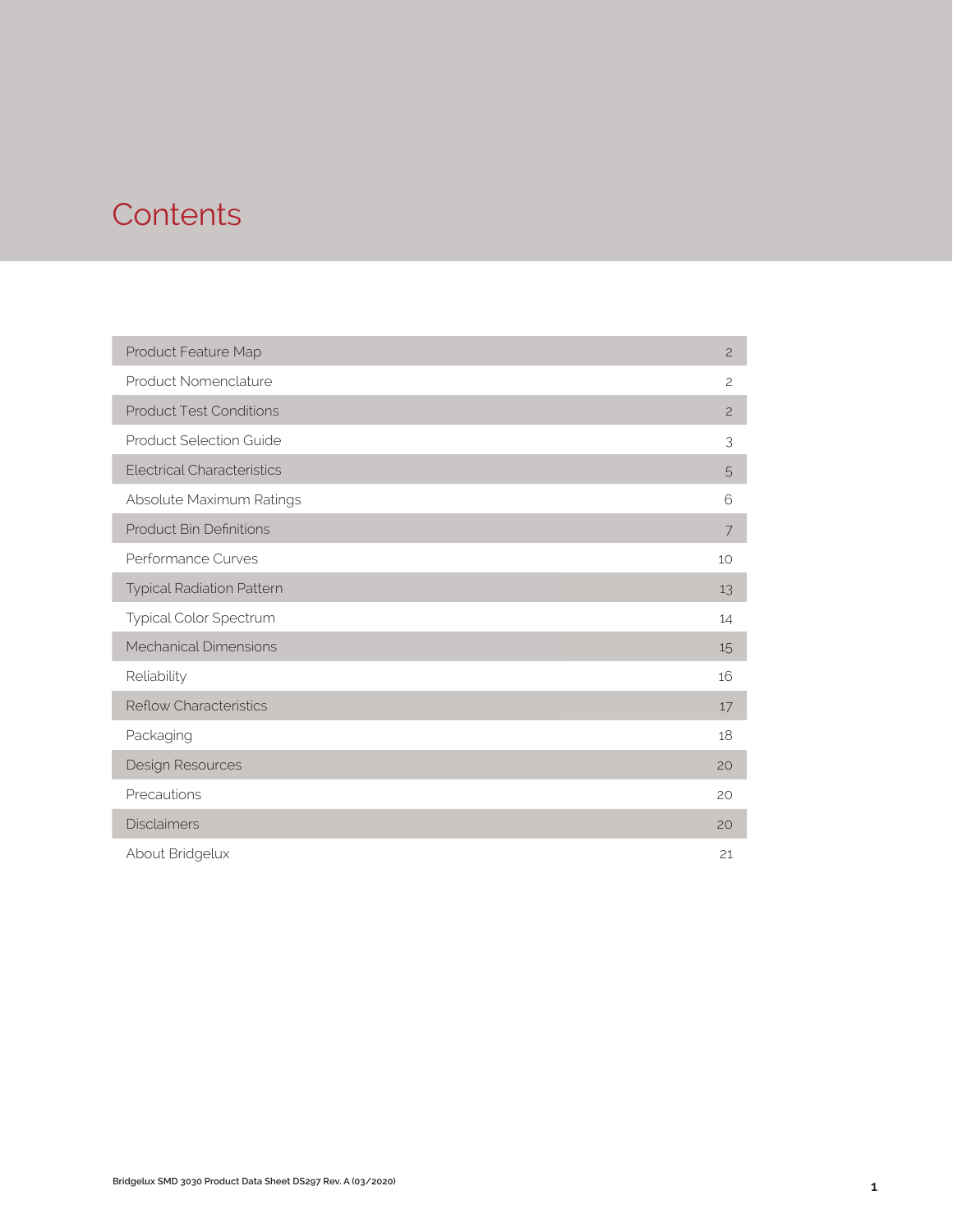## Product Feature Map

Bridgelux SMD LED products come in industry standard package sizes and follow ANSI binning standards. These LEDs are optimized for cost and performance, helping to ensure highly competitive system lumen per dollar performance while addressing the stringent efficacy and reliability standards required for modern lighting applications.



#### **Product Nomenclature**

The part number designation for Bridgelux SMD 3030 is explained as follows:



#### **Product Test Conditions**

Bridgelux SMD 3030 LEDs are tested and binned with a 10ms pulse of 150mA at  $\rm T_j$  (junction temperature)=T $_{\rm sp}$  (solder point temperature) =25°C. Forward voltage and luminous flux are binned at a T<sub>j=</sub>T<sub>sp</sub>=25°C, while color is hot targeted at a T<sub>sp</sub> of 85°C.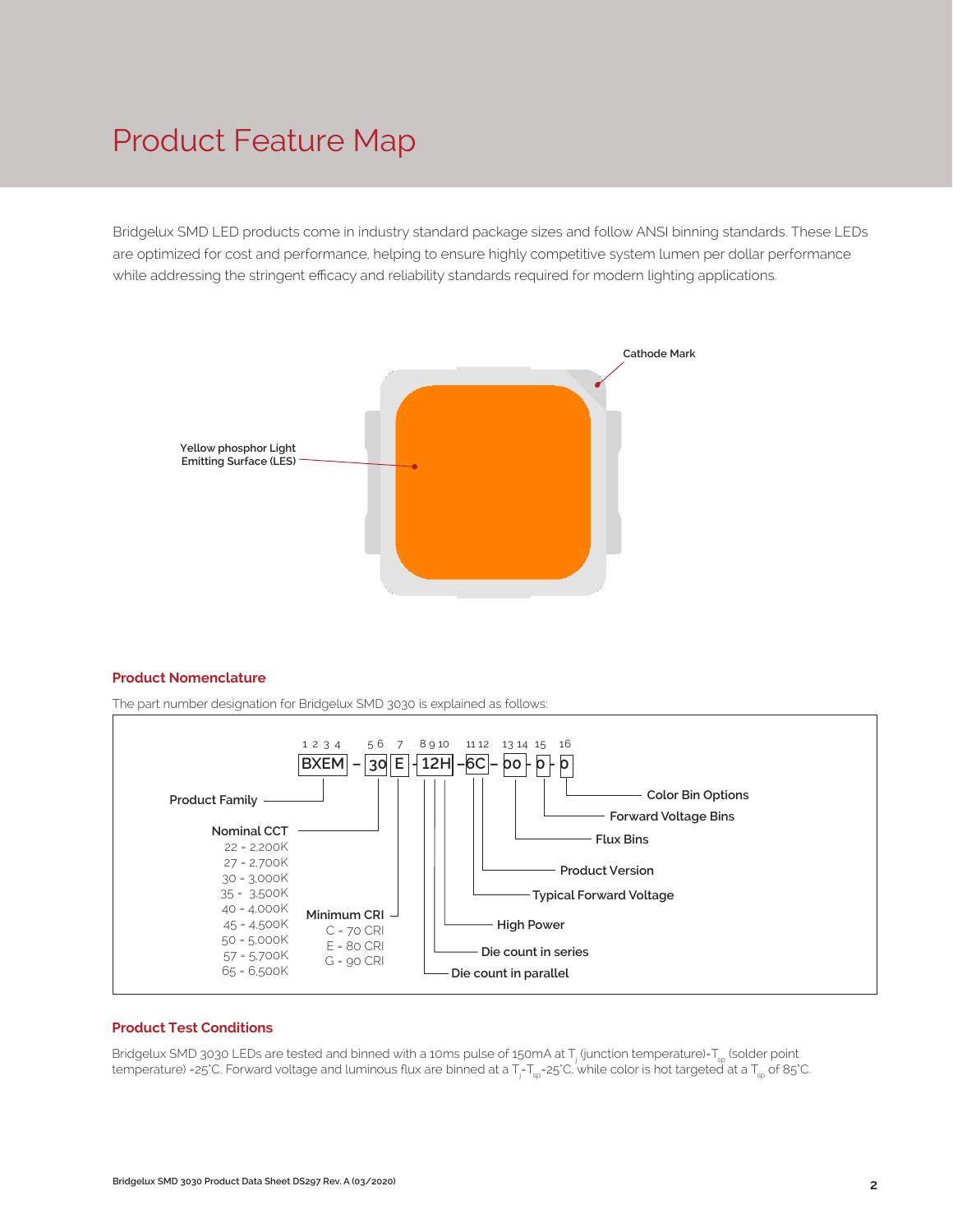# Product Selection Guide

#### The following product configurations are available:

| Part Number <sup>1,6</sup> | Nominal CCT <sup>2</sup> | CRI3.5 | <b>Nominal Drive</b><br>Current |     | Forward Voltage <sup>4.5</sup><br>(V) |     | <b>Typical</b><br><b>Pulsed Flux</b> | <b>Typical</b><br>Power | <b>Typical Efficcy</b> |
|----------------------------|--------------------------|--------|---------------------------------|-----|---------------------------------------|-----|--------------------------------------|-------------------------|------------------------|
|                            | (K)                      |        | (mA)                            | Min | <b>Typical</b>                        | Max | $(lm)^{4.5}$                         | (W)                     | (lm/W)                 |
| BXEM-22E-12H-6C-00-0-0     | 2200                     | 80     | 150                             | 5.8 | 6.1                                   | 6.6 | 114                                  | 0.9                     | 126                    |
| BXEM-27C-12H-6C-00-0-0     | 2700                     | 70     | 150                             | 5.8 | 6.1                                   | 6.6 | 145                                  | 0.9                     | 159                    |
| BXEM-27E-12H-6C-00-0-0     | 2700                     | 80     | 150                             | 5.8 | 6.1                                   | 6.6 | 133                                  | 0.9                     | 146                    |
| BXEM-27G-12H-6C-00-0-0     | 2700                     | 90     | 150                             | 5.8 | 6.1                                   | 6.6 | 112                                  | 0.9                     | 122                    |
| BXEM-30C-12H-6C-00-0-0     | 3000                     | 70     | 150                             | 5.8 | 6.1                                   | 6.6 | 150                                  | 0.9                     | 164                    |
| BXEM-30E-12H-6C-00-0-0     | 3000                     | 80     | 150                             | 5.8 | 6.1                                   | 6.6 | 137                                  | 0.9                     | 150                    |
| BXEM-30G-12H-6C-00-0-0     | 3000                     | 90     | 150                             | 5.8 | 6.1                                   | 6.6 | 121                                  | 0.9                     | 132                    |
| BXEM-35C-12H-6C-00-0-0     | 3500                     | 70     | 150                             | 5.8 | 6.1                                   | 6.6 | 154                                  | 0.9                     | 169                    |
| BXEM-35E-12H-6C-00-0-0     | 3500                     | 80     | 150                             | 5.8 | 6.1                                   | 6.6 | 140                                  | 0.9                     | 154                    |
| BXEM-35G-12H-6C-00-0-0     | 3500                     | 90     | 150                             | 5.8 | 6.1                                   | 6.6 | 124                                  | 0.9                     | 136                    |
| BXEM-40C-12H-6C-00-0-0     | 4000                     | 70     | 150                             | 5.8 | 6.1                                   | 6.6 | 158                                  | 0.9                     | 173                    |
| BXEM-40E-12H-6C-00-0-0     | 4000                     | 80     | 150                             | 5.8 | 6.1                                   | 6.6 | 144                                  | 0.9                     | 158                    |
| BXEM-40G-12H-6C-00-0-0     | 4000                     | 90     | 150                             | 5.8 | 6.1                                   | 6.6 | 127                                  | 0.9                     | 139                    |
| BXEM-45C-12H-6C-00-0-0     | 4500                     | 70     | 150                             | 5.8 | 6.1                                   | 6.6 | 158                                  | 0.9                     | 173                    |
| BXEM-45E-12H-6C-00-0-0     | 4500                     | 80     | 150                             | 5.8 | 6.1                                   | 6.6 | 144                                  | 0.9                     | 158                    |
| BXEM-45G-12H-6C-00-0-0     | 4500                     | 90     | 150                             | 5.8 | 6.1                                   | 6.6 | 127                                  | 0.9                     | 139                    |
| BXEM-50C-12H-6C-00-0-0     | 5000                     | 70     | 150                             | 5.8 | 6.1                                   | 6.6 | 158                                  | 0.9                     | 173                    |
| BXEM-50E-12H-6C-00-0-0     | 5000                     | 80     | 150                             | 5.8 | 6.1                                   | 6.6 | 144                                  | 0.9                     | 158                    |
| BXEM-50G-12H-6C-00-0-0     | 5000                     | 90     | 150                             | 5.8 | 6.1                                   | 6.6 | 127                                  | 0.9                     | 139                    |
| BXEM-57C-12H-6C-00-0-0     | 5700                     | 70     | 150                             | 5.8 | 6.1                                   | 6.6 | 155                                  | 0.9                     | 170                    |
| BXEM-57E-12H-6C-00-0-0     | 5700                     | 80     | 150                             | 5.8 | 6.1                                   | 6.6 | 143                                  | 0.9                     | 156                    |
| BXEM-57G-12H-6C-00-0-0     | 5700                     | 90     | 150                             | 5.8 | 6.1                                   | 6.6 | 126                                  | 0.9                     | 139                    |
| BXEM-65C-12H-6C-00-0-0     | 6500                     | 70     | 150                             | 5.8 | 6.1                                   | 6.6 | 153                                  | 0.9                     | 168                    |
| BXEM-65E-12H-6C-00-0-0     | 6500                     | 80     | 150                             | 5.8 | 6.1                                   | 6.6 | 141                                  | 0.9                     | 155                    |
| BXEM-65G-12H-6C-00-0-0     | 6500                     | 90     | 150                             | 5.8 | 6.1                                   | 6.6 | 125                                  | 0.9                     | 137                    |

|  | <b>Table 1:</b> Selection Guide, Pulsed Measurement Data at 150mA (T <sub>i</sub> =T <sub>sp</sub> =25°C) |  |
|--|-----------------------------------------------------------------------------------------------------------|--|
|--|-----------------------------------------------------------------------------------------------------------|--|

Notes for Table 1:

1. The last 6 characters (including hyphens '-') refer to flux, forward voltage, and color bins, respectively. "00-0-0" denotes the full distribution of flux, forward voltage, and 7 SDCM color.

 Example: BXEM-30E-12H-6C-00-0-0 refers to the full distribution of flux, forward voltage, and color within a 3000K 7-step ANSI standard chromaticity region with a minimum of 80CRI. 1x2 die configuration, high power, 6.1V typical forward voltage.

2. Product CCT is hot targeted at  $T_{sp}$  = 85°C. Nominal CCT as defined by ANSI C78.377-2011.

3. Products tested under pulsed condition (10ms pulse width) at nominal drive current where T<sub>i</sub>-T<sub>sp</sub>-25°C.

4. Bridgelux maintains a ±7.5% tolerance on luminous flux measurements, ±0.1V tolerance on forward voltage measurements, and ±2 tolerance on CRI measurements for the SMD 3030.

5. Refer to Table 5 and Table 6 for Bridgelux SMD 3030 Luminous Flux Binning and Forward Voltage Binning information.

6. Minimum flux values at elevated temperatures are provided for reference only and are not guaranteed by 100% production testing.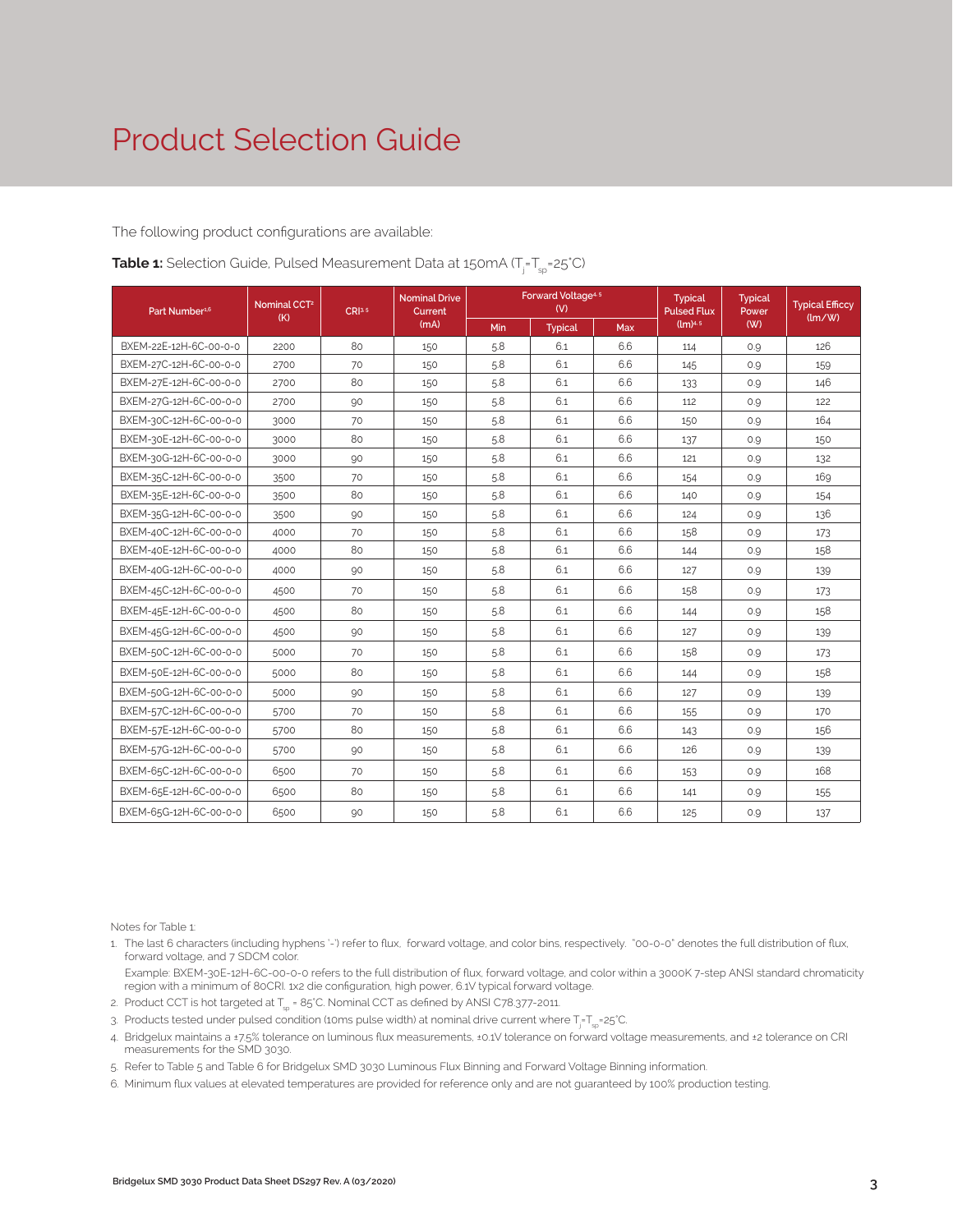# Product Selection Guide

| Part Number <sup>1,5</sup> | Nominal CCT <sup>2</sup> | CRI34 | Nominal<br><b>Drive Current</b> |            | <b>Forward Voltage4</b><br>(V) |     | <b>Typical DC</b>      | <b>Typical</b><br>Power | <b>Typical Effccy</b><br>(lm/W) |
|----------------------------|--------------------------|-------|---------------------------------|------------|--------------------------------|-----|------------------------|-------------------------|---------------------------------|
|                            | (K)                      |       | (mA)                            | <b>Min</b> | <b>Typical</b>                 | Max | Flux (lm) <sup>4</sup> | (W)                     |                                 |
| BXEM-22E-12H-6C-00-0-0     | 2200                     | 80    | 150                             | 5.6        | 5.9                            | 6.3 | 102                    | 0.9                     | 117                             |
| BXEM-27C-12H-6C-00-0-0     | 2700                     | 70    | 150                             | 5.6        | 5.9                            | 6.3 | 129                    | 0.9                     | 144                             |
| BXEM-27E-12H-6C-00-0-0     | 2700                     | 80    | 150                             | 5.6        | 5.9                            | 6.3 | 119                    | 0.9                     | 132                             |
| BXEM-27G-12H-6C-00-0-0     | 2700                     | 90    | 150                             | 5.6        | 5.9                            | 6.3 | 100                    | 0.9                     | 113                             |
| BXEM-30C-12H-6C-00-0-0     | 3000                     | 70    | 150                             | 5.6        | 5.9                            | 6.3 | 134                    | 0.9                     | 149                             |
| BXEM-30E-12H-6C-00-0-0     | 3000                     | 80    | 150                             | 5.6        | 5.9                            | 6.3 | 122                    | 0.9                     | 137                             |
| BXEM-30G-12H-6C-00-0-0     | 3000                     | 90    | 150                             | 5.6        | 5.9                            | 6.3 | 108                    | 0.9                     | 120                             |
| BXEM-35C-12H-6C-00-0-0     | 3500                     | 70    | 150                             | 5.6        | 5.9                            | 6.3 | 137                    | 0.9                     | 153                             |
| BXEM-35E-12H-6C-00-0-0     | 3500                     | 80    | 150                             | 5.6        | 5.9                            | 6.3 | 126                    | 0.9                     | 140                             |
| BXEM-35G-12H-6C-00-0-0     | 3500                     | 90    | 150                             | 5.6        | 5.9                            | 6.3 | 111                    | 0.9                     | 124                             |
| BXEM-40C-12H-6C-00-0-0     | 4000                     | 70    | 150                             | 5.6        | 5.9                            | 6.3 | 141                    | 0.9                     | 158                             |
| BXEM-40E-12H-6C-00-0-0     | 4000                     | 80    | 150                             | 5.6        | 5.9                            | 6.3 | 129                    | 0.9                     | 144                             |
| BXEM-40G-12H-6C-00-0-0     | 4000                     | 90    | 150                             | 5.6        | 5.9                            | 6.3 | 114                    | 0.9                     | 127                             |
| BXEM-45C-12H-6C-00-0-0     | 4500                     | 70    | 150                             | 5.6        | 5.9                            | 6.3 | 141                    | 0.9                     | 158                             |
| BXEM-45E-12H-6C-00-0-0     | 4500                     | 80    | 150                             | 5.6        | 5.9                            | 6.3 | 129                    | 0.9                     | 144                             |
| BXEM-45G-12H-6C-00-0-0     | 4500                     | 90    | 150                             | 5.6        | 5.9                            | 6.3 | 114                    | 0.9                     | 127                             |
| BXEM-50C-12H-6C-00-0-0     | 5000                     | 70    | 150                             | 5.6        | 5.9                            | 6.3 | 141                    | 0.9                     | 158                             |
| BXEM-50E-12H-6C-00-0-0     | 5000                     | 80    | 150                             | 5.6        | 5.9                            | 6.3 | 129                    | 0.9                     | 144                             |
| BXEM-50G-12H-6C-00-0-0     | 5000                     | 90    | 150                             | 5.6        | 5.9                            | 6.3 | 114                    | 0.9                     | 127                             |
| BXEM-57C-12H-6C-00-0-0     | 5700                     | 70    | 150                             | 5.6        | 5.9                            | 6.3 | 139                    | 0.9                     | 155                             |
| BXEM-57E-12H-6C-00-0-0     | 5700                     | 80    | 150                             | 5.6        | 5.9                            | 6.3 | 127                    | 0.9                     | 142                             |
| BXEM-57G-12H-6C-00-0-0     | 5700                     | 90    | 150                             | 5.6        | 5.9                            | 6.3 | 112                    | 0.9                     | 126                             |
| BXEM-65C-12H-6C-00-0-0     | 6500                     | 70    | 150                             | 5.6        | 5.9                            | 6.3 | 137                    | 0.9                     | 153                             |
| BXEM-65E-12H-6C-00-0-0     | 6500                     | 80    | 150                             | 5.6        | 5.9                            | 6.3 | 126                    | 0.9                     | 141                             |
| BXEM-65G-12H-6C-00-0-0     | 6500                     | 90    | 150                             | 5.6        | 5.9                            | 6.3 | 111                    | 0.9                     | 124                             |

#### **Table 2:** Selection Guide, Stabilized DC Performance  $(T_{sn} = 85^{\circ}C)^{6.7}$

Notes for Table 2:

1. The last 6 characters (including hyphens '-') refer to flux, forward voltage, and color bins, respectively. "00-0-0" denotes the full distribution of flux, forward voltage, and 7 SDCM color.

 Example: BXEM-30E-12H-6C-00-0-0 refers to the full distribution of flux, forward voltage, and color within a 3000K 7-step ANSI standard chromaticity region with a minimum of 80CRI. 1x2 die configuration, high power, 5.9V typical forward voltage.

- 2. Product CCT is hot targeted at  $T_{sp}$  = 85°C. Nominal CCT as defined by ANSI C78.377-2011.
- 3. Bridgelux maintains a ±7.5% tolerance on luminous flux measurements, ±0.1V tolerance on forward voltage measurements, and ±2 tolerance on CRI measurements for the SMD 3030.
- 4. Refer to Table 5 and Table 6 for Bridgelux SMD 3030 Luminous Flux Binning and Forward Voltage Binning information.
- 5. Typical stabilized DC performance values are provided as reference only and are not a guarantee of performance.
- 6. Typical performance is estimated based on operation under DC (direct current) with LED emitter mounted onto a heat sink with thermal interface material and the solder point temperature maintained at 85°C. Based on Bridgelux test setup, values may vary depending on the thermal design of the luminaire and/or the exposed environment to which the product is subjected.
- 7. Minimum flux values at elevated temperatures are provided for reference only and are not guaranteed by 100% production testing.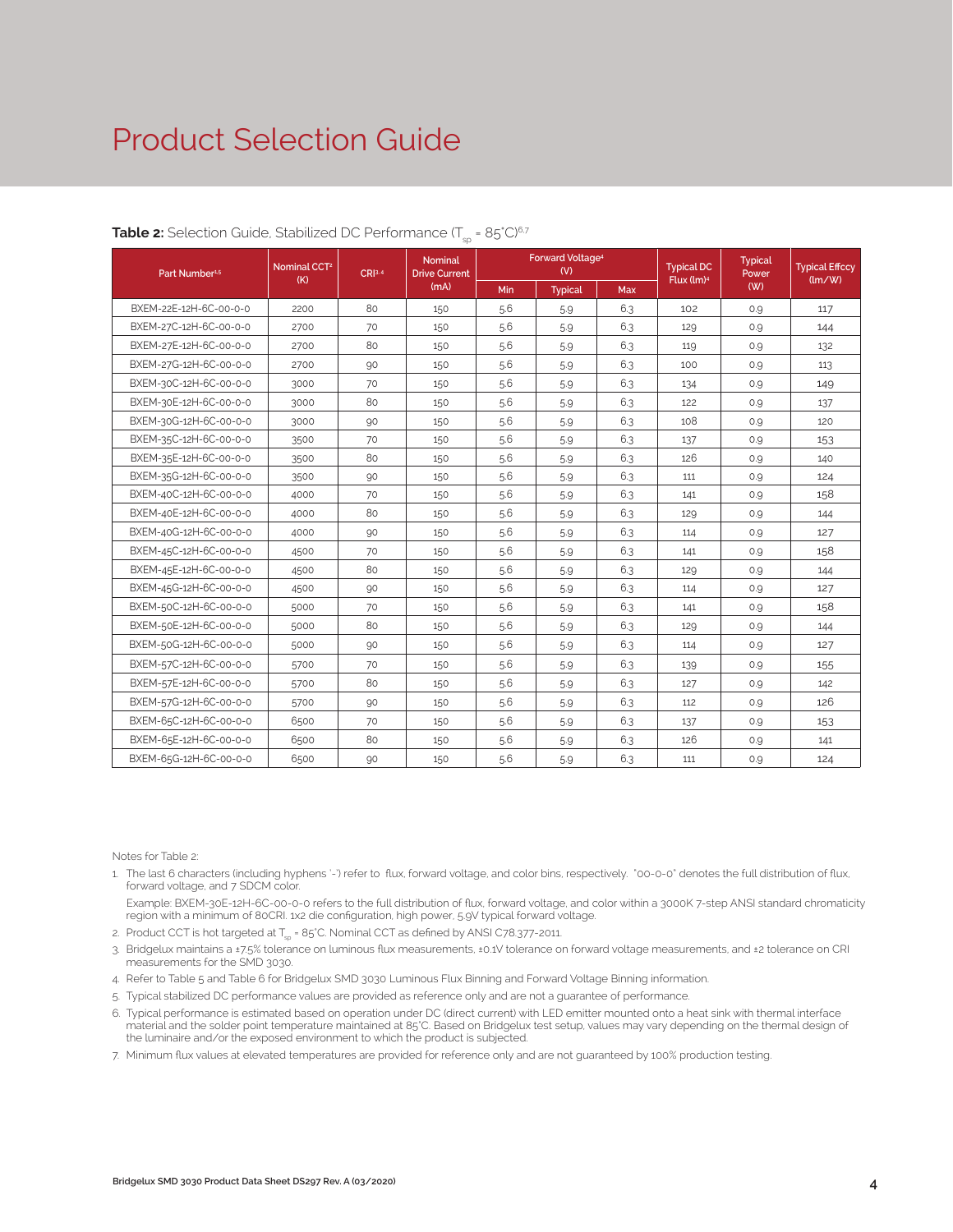# Electrical Characteristics

#### **Table 3: Electrical Characteristics**

| <b>Drive Current</b>     |      |                | <b>Forward Voltage</b><br>$(V)$ <sup>2,3</sup> |                | <b>Typical</b><br><b>Temperature</b><br><b>Coefficient</b>  | <b>Typical</b><br><b>Thermal</b><br><b>Resistance</b>                 |  |
|--------------------------|------|----------------|------------------------------------------------|----------------|-------------------------------------------------------------|-----------------------------------------------------------------------|--|
| Part Number <sup>1</sup> | (mA) | <b>Minimum</b> | <b>Typical</b>                                 | <b>Maximum</b> | of Forward<br>Voltage<br>$\Delta V \sim \Delta T$<br>(mV/C) | <b>Junction</b><br>to Solder Point <sup>4,5</sup><br>$R_{j-sp}$ (C/W) |  |
| BXEM-xxx-12H-6C-00-0-0   | 150  | 5.8            | 6.1                                            | 6.6            | $-2.0$ to $-4.0$                                            | 12                                                                    |  |

Notes for Table 3:

1. The last 6 characters (including hyphens '-') refer to flux, forward voltage, and color bins, respectively. "00-0-0" denotes the full distribution of flux, forward voltage, and 7 SDCM color.

 Example: BXEM-30E-12H-6C-00-0-0 refers to the full distribution of flux, forward voltage, and color within a 3000K 7-step ANSI standard chromaticity region with a minimum of 80CRI. 1x2 die configuration, high power, 6.1V typical forward voltage.

2. Bridgelux maintains a tolerance of ± 0.1V on forward voltage measurements. Voltage minimum and maximum values at the nominal drive current are guaranteed by 100% test.

3. Products tested under pulsed condition (10ms pulse width) at nominal drive current where  $T_{\text{sp}}$  = 25°C.

4. Thermal Resistance values based on 3000K 80CRI product.

5. Thermal resistance value was calculated using total electrical input power; optical power was not subtracted from input power.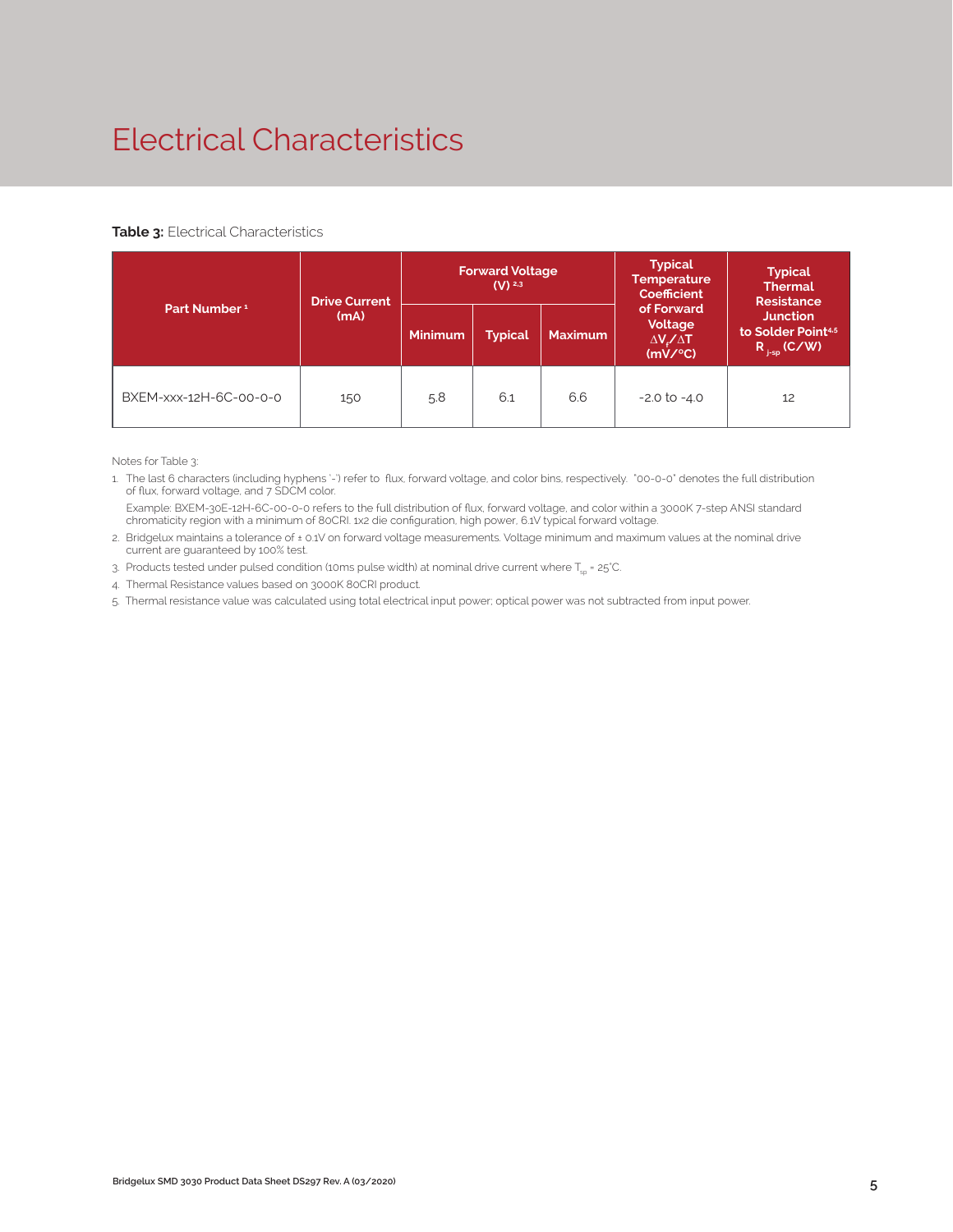# Absolute Maximum Ratings

#### **Table 4:** Maximum Ratings

| Parameter                                             | <b>Maximum Rating</b>                           |  |
|-------------------------------------------------------|-------------------------------------------------|--|
| LED Junction Temperature (T.)                         | $125^{\circ}$ C                                 |  |
| Storage Temperature                                   | $-40^{\circ}$ C to $+100^{\circ}$ C             |  |
| Operating Solder Point Temperature (T <sub>Sp</sub> ) | $-40^{\circ}$ C to $+100^{\circ}$ C             |  |
| Soldering Temperature                                 | 260°C or lower for a maximum of 10 seconds      |  |
| Maximum Drive Current                                 | 240 <sub>m</sub> A                              |  |
| Maximum Peak Pulsed Forward Current <sup>1</sup>      | 480 <sub>m</sub> A                              |  |
| Maximum Reverse Voltage <sup>2</sup>                  |                                                 |  |
| Moisture Sensitivity Rating                           | MSL <sub>3</sub>                                |  |
| Electrostatic Discharge                               | 2kV HBM, JEDEC-JS-001-HBM and JEDEC-JS-001-2012 |  |

Notes for Table 4:

1. Bridgelux recommends a maximum duty cycle of 10% and pulse width of 10 ms when operating LED SMD at maximum peak pulsed current specified. Maximum peak pulsed currents indicate values where LED SMD can be driven without catastrophic failures.

2. Light emitting diodes are not designed to be driven in reverse voltage and will not produce light under this condition. no rating is provided.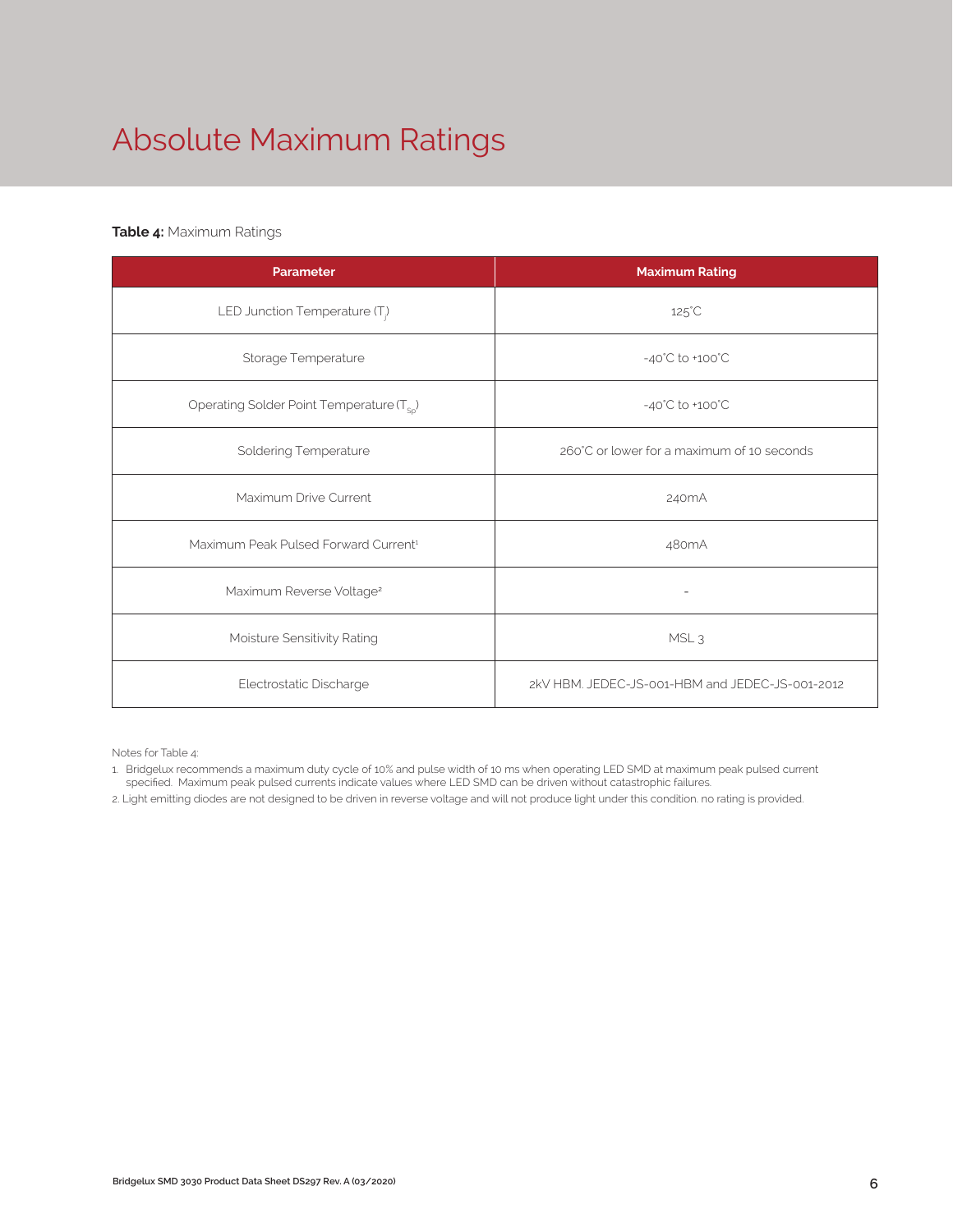# Product Bin Definitions

Table 5 lists the standard photometric luminous flux bins for Bridgelux SMD 3030 LEDs. Although several bins are outlined, product availability in a particular bin varies by production run and by product performance. Not all bins are available in all CCTs.

| <b>Bin Code</b> | <b>Minimum</b> | <b>Maximum</b> | Unit | <b>Condition</b> |
|-----------------|----------------|----------------|------|------------------|
| 09              | 90             | 100            |      |                  |
| 10              | 100            | 110            |      |                  |
| 11              | 110            | 120            |      |                  |
| 12              | 120            | 130            |      |                  |
| 13              | 130            | 140            | lm   | $I_F = 150mA$    |
| 14              | 140            | 150            |      |                  |
| 15              | 150            | 160            |      |                  |
| 16              | 160            | 170            |      |                  |

## **Table 5:** Luminous Flux Bin Definitions at 150mA, T<sub>sp</sub>=25°C

Note for Table 5:

1. Bridgelux maintains a tolerance of ± 7.5% on luminous flux measurements.

## **Table 6:** Forward Voltage Bin Definition at 150mA, T<sub>sp</sub>=25°C

| <b>Bin Code</b> | <b>Minimum</b> | <b>Maximum</b> | <b>Unit</b> | <b>Condition</b> |
|-----------------|----------------|----------------|-------------|------------------|
|                 | 5.8            | 6.0            |             |                  |
|                 | 6.0            | 6.2            |             |                  |
|                 | 6.2            | 6.4            |             | $IF=150mA$       |
|                 | 6.4            | 6.6            |             |                  |

Note for Table 6:

1. Bridgelux maintains a tolerance of ± 0.1V on forward voltage measurements.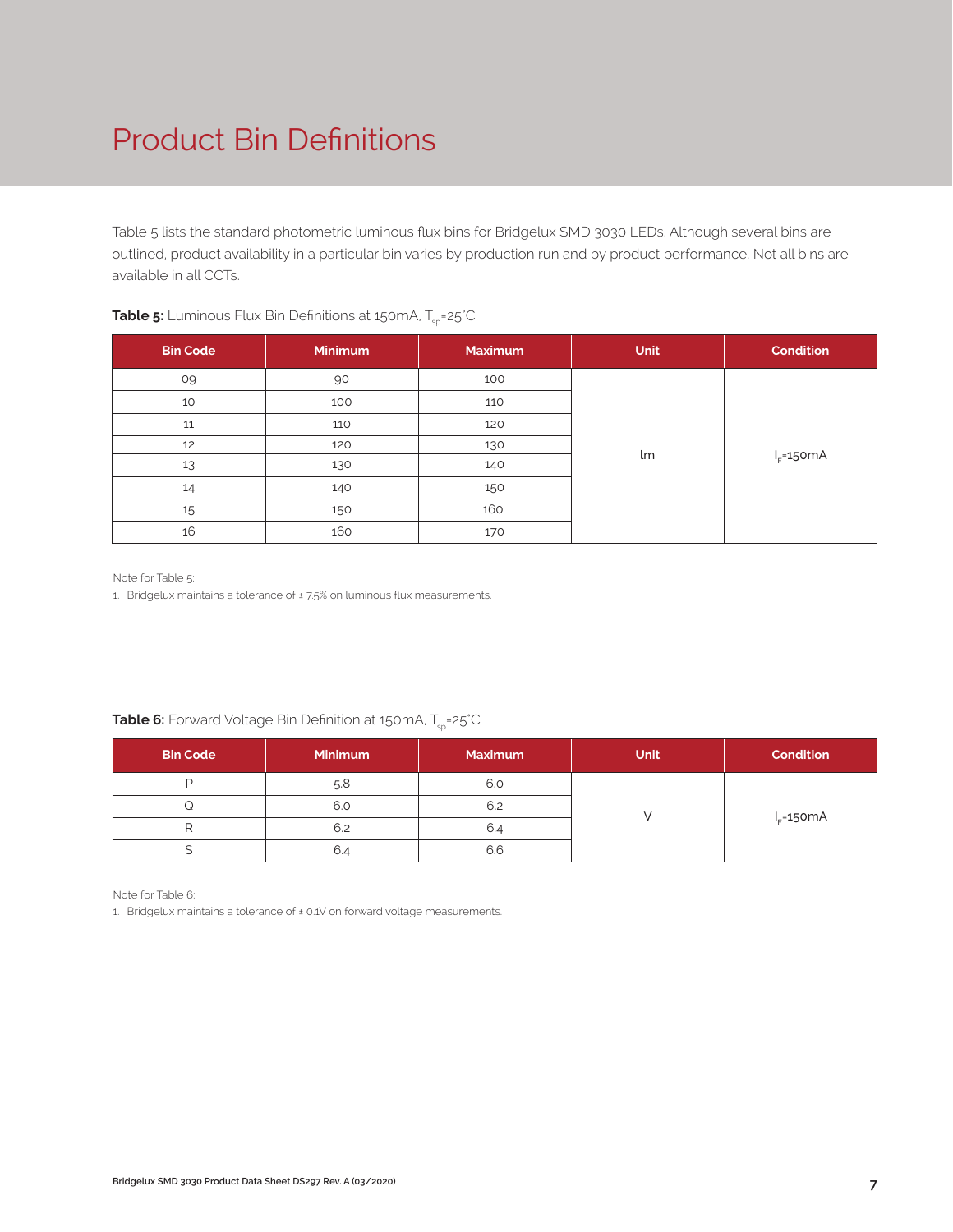# Product Bin Definitions

| <b>CCT</b> |                    | <b>Center Point</b> |        |                   |                   | <b>Ellipse</b>           |                  |
|------------|--------------------|---------------------|--------|-------------------|-------------------|--------------------------|------------------|
|            | <b>Color Space</b> | X                   | Y      | <b>Major Axis</b> | <b>Minor Axis</b> | <b>Rotation</b><br>Angle | <b>Color Bin</b> |
|            | 3 SDCM             | 0.5018              | 0.4153 | 0.00863           | 0.00398           | 49.27                    | 1                |
| 2200K      | 5 SDCM             | 0.5018              | 0.4153 | 0.01438           | 0.00663           | 49.27                    | 1/A/B/C/D        |
|            | 3 SDCM             | 0.4578              | 0.4101 | 0.00810           | 0.00420           | 53.70                    | $\mathbf{1}$     |
| 2700K      | 5 SDCM             | 0.4578              | 0.4101 | 0.01350           | 0.00700           | 53.70                    | 1/A/B/C/D        |
|            | 3 SDCM             | 0.4338              | 0.4030 | 0.00834           | 0.00408           | 53.22                    | $\mathbf{1}$     |
| 3000K      | 5 SDCM             | 0.4338              | 0.4030 | 0.01390           | 0.00680           | 53.22                    | 1/A/B/C/D        |
|            | 3 SDCM             | 0.4073              | 0.3917 | 0.00927           | 0.00414           | 54.00                    | $\mathbf{1}$     |
| 3500K      | 5 SDCM             | 0.4073              | 0.3917 | 0.01545           | 0.00690           | 54.00                    | 1/A/B/C/D        |
|            | 3 SDCM             | 0.3818              | 0.3797 | 0.00939           | 0.00402           | 53.72                    | $\mathbf{1}$     |
| 4000K      | 5 SDCM             | 0.3818              | 0.3797 | 0.01565           | 0.00670           | 53.72                    | 1/A/B/C/D        |
|            | 3 SDCM             | 0.3447              | 0.3553 | 0.00822           | 0.00354           | 59.62                    | $\mathbf{1}$     |
| 5000K      | 5 SDCM             | 0.3447              | 0.3553 | 0.01370           | 0.00590           | 59.62                    | 1/A/B/C/D        |
|            | 3 SDCM             | 0.3287              | 0.3417 | 0.00746           | 0.00320           | 59.09                    | $\mathbf{1}$     |
| 5700K      | 5 SDCM             | 0.3287              | 0.3417 | 0.01243           | 0.00533           | 59.09                    | 1/A/B/C/D        |
|            | 3 SDCM             | 0.3123              | 0.3282 | 0.00669           | 0.00285           | 58.57                    | 1                |
| 6500K      | 5 SDCM             | 0.3123              | 0.3282 | 0.01115           | 0.00475           | 58.57                    | 1/A/B/C/D        |

## **Table 7:** 3- and 5-step MacAdam Ellipse Color Bin Definitions

Notes for Table 7:

1. Color binning at  $T_{\rm sn}$ =85°C

2. Bridgelux maintains a tolerance of ± 0.007 on x and y color coordinates in the CIE 1931 color space.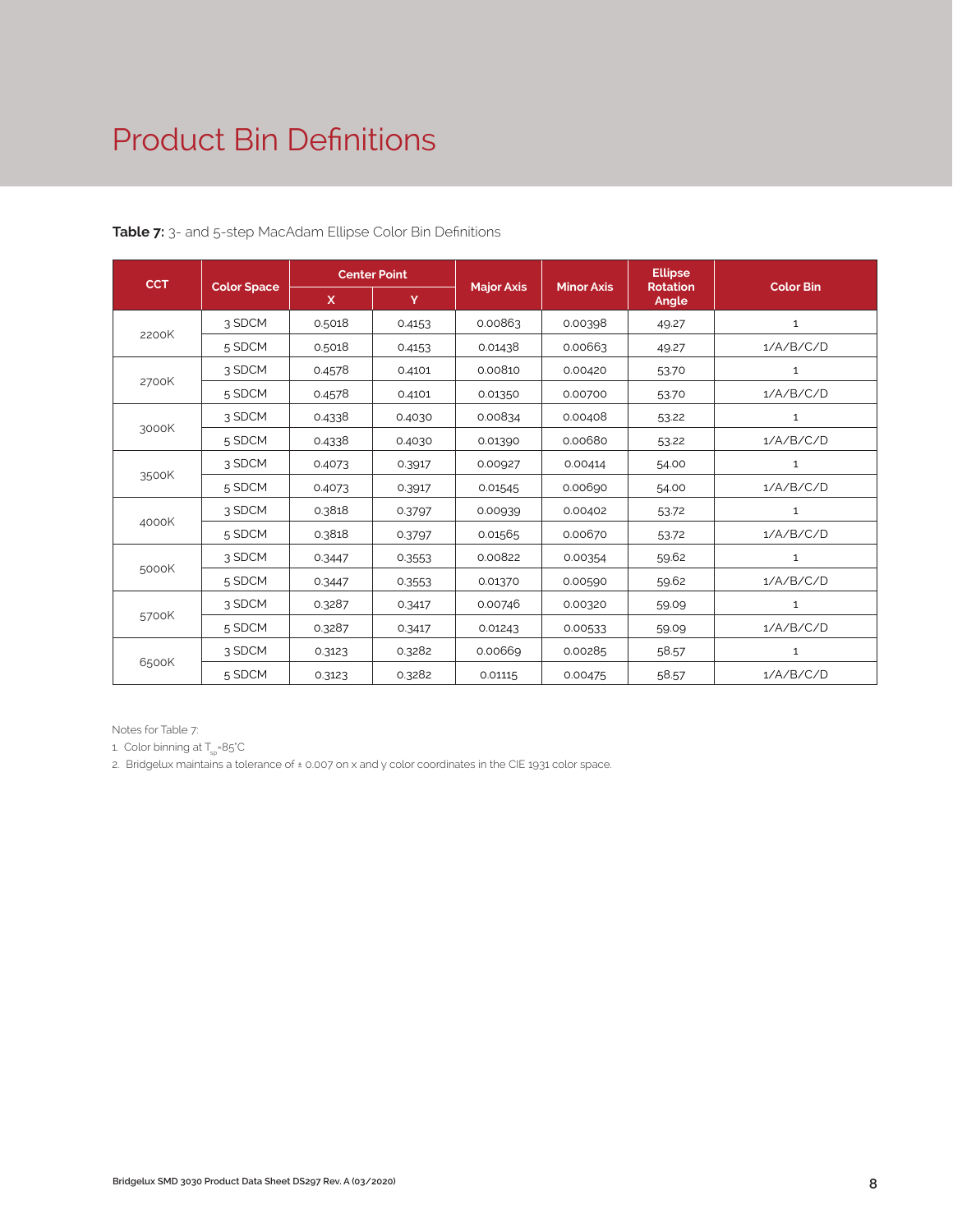# Product Bin Definitions



#### $0.3500$   $+ 0.3600$ 0.3600 0.3700  $> 0.3800$ 0.3900 0.4000 0.4100 0.3600 0.3700 0.3800 0.3900 0.4000 0.4100 4000K **1 A B C E D F G H**

x











## Figure 1: C.I.E. 1931 Chromaticity Diagram (9 Color Bin Structure, Hot-color Targeted at T<sub>sp</sub>=85°C)

**Bridgelux SMD 3030 Product Data Sheet DS297 Rev. A (03/2020)**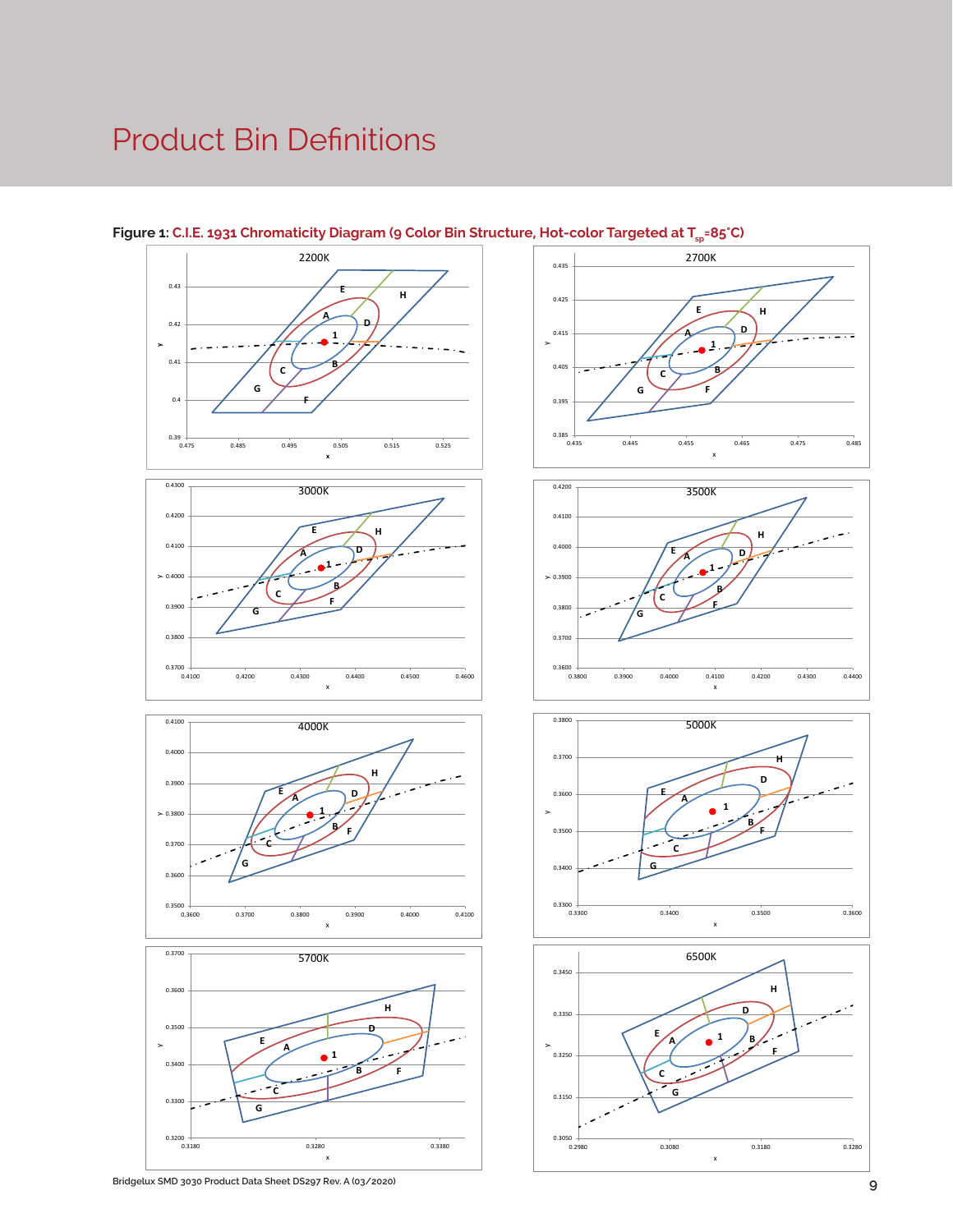## Performance Curves

### Figure 2: Drive Current vs. Voltage (T<sub>SD</sub>=25°C)



## Figure 3: Typical Relative Luminous Flux vs. Drive Current (T<sub>sp</sub>=25°C)



Note for Figure 3:

1. Bridgelux does not recommend driving high power LEDs at low currents. Doing so may produce unpredictable results. Pulse width modulation (PWM) is recommended for dimming effects.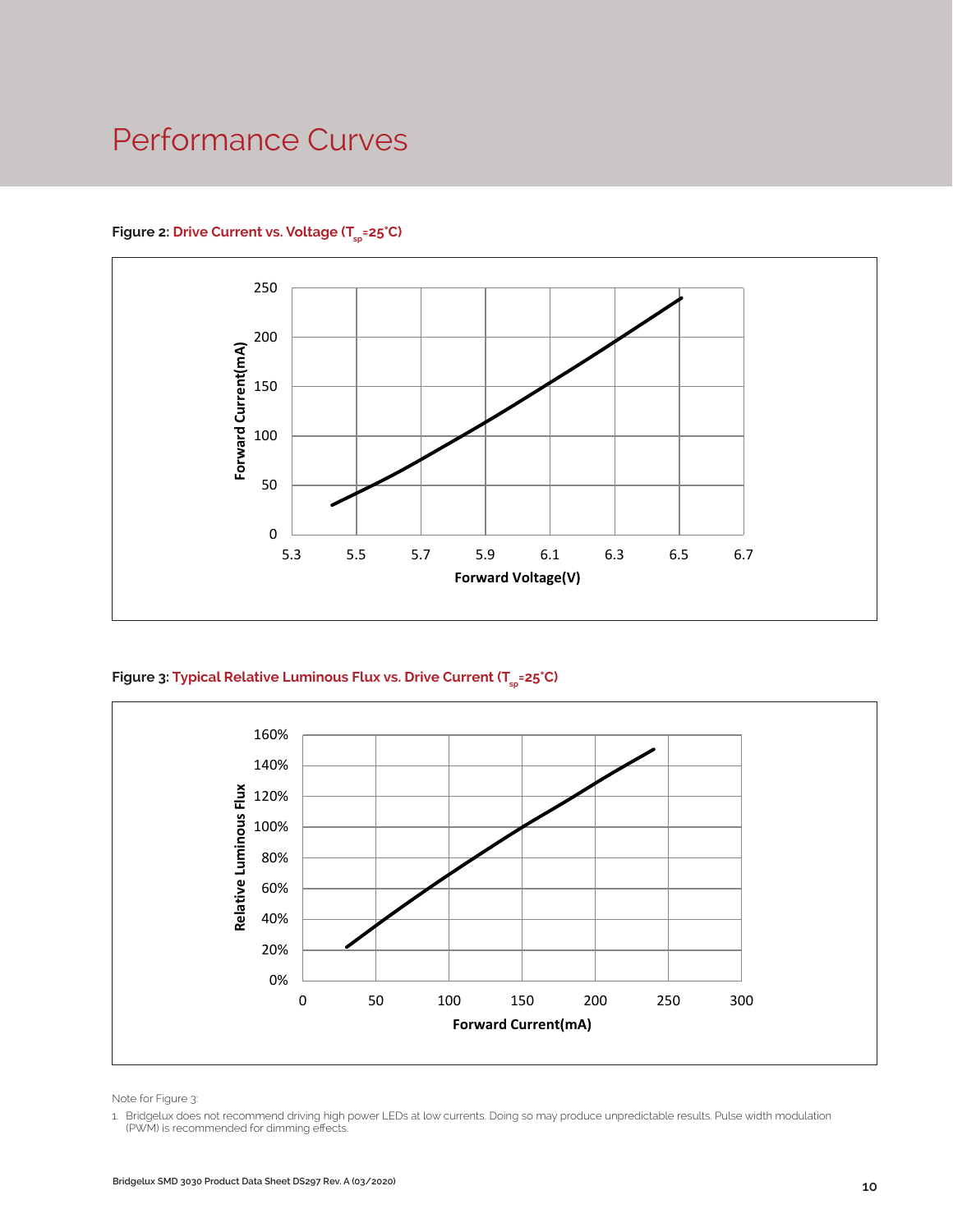## Performance Curves



## **Figure 4: Typical Relative DC Flux vs. Solder Point Temperature**

#### **Figure 5: Typical DC ccx Shift vs. Solder Point Temperature**



Notes for Figures 4 & 5:

1. Characteristics shown for neutral white based on 4000K and 70 CRI.

2. For other color SKUs, the shift in color will vary. Please contact your Bridgelux Sales Representative for more information.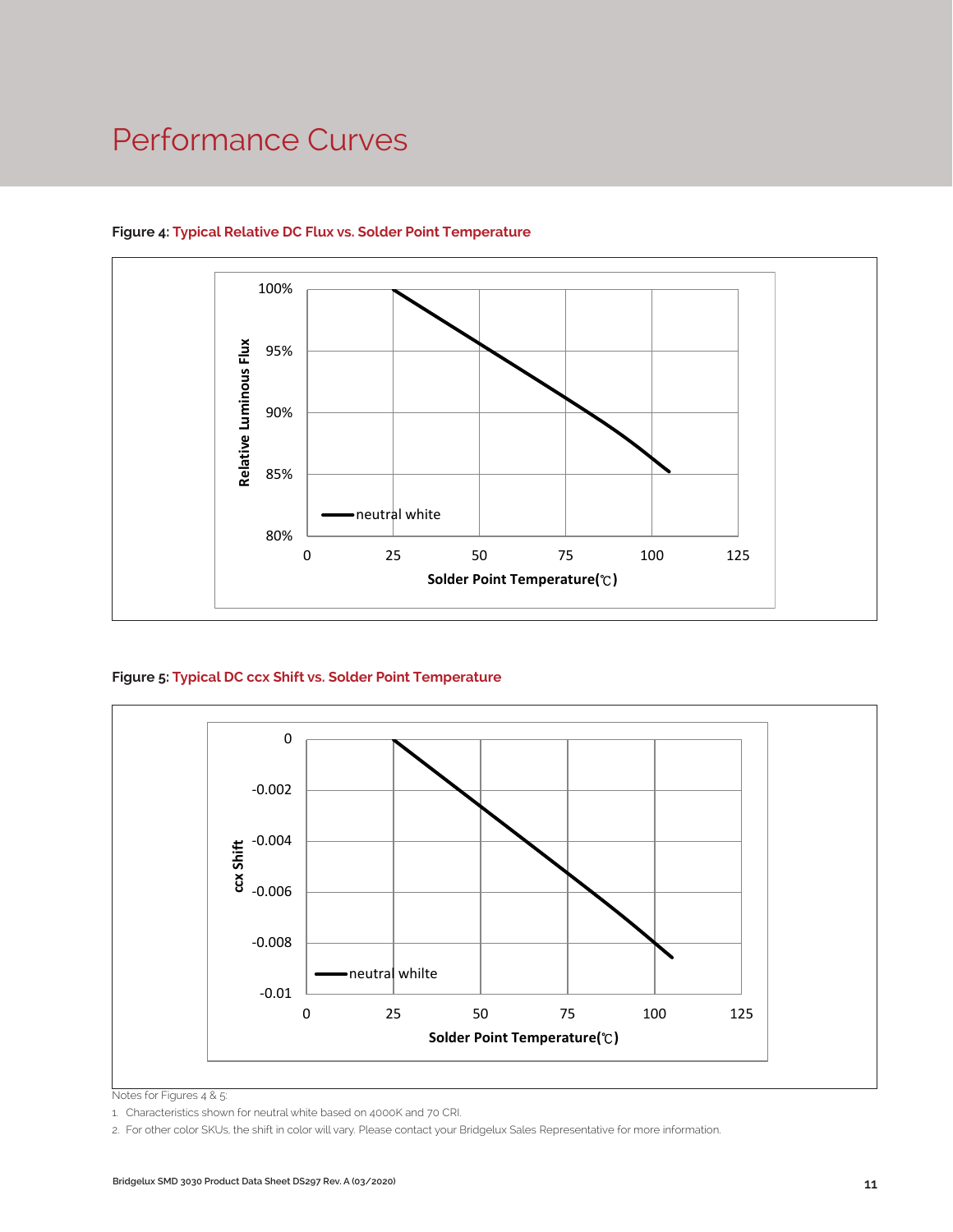## Performance Curves



## **Figure 6: Typical DC ccy Shift vs. Solder Point Temperature**

Notes for Figure 6:

1. Characteristics shown for neutral white based on 4000K and 70 CRI.

2. For other color SKUs, the shift in color will vary. Please contact your Bridgelux Sales Representative for more information.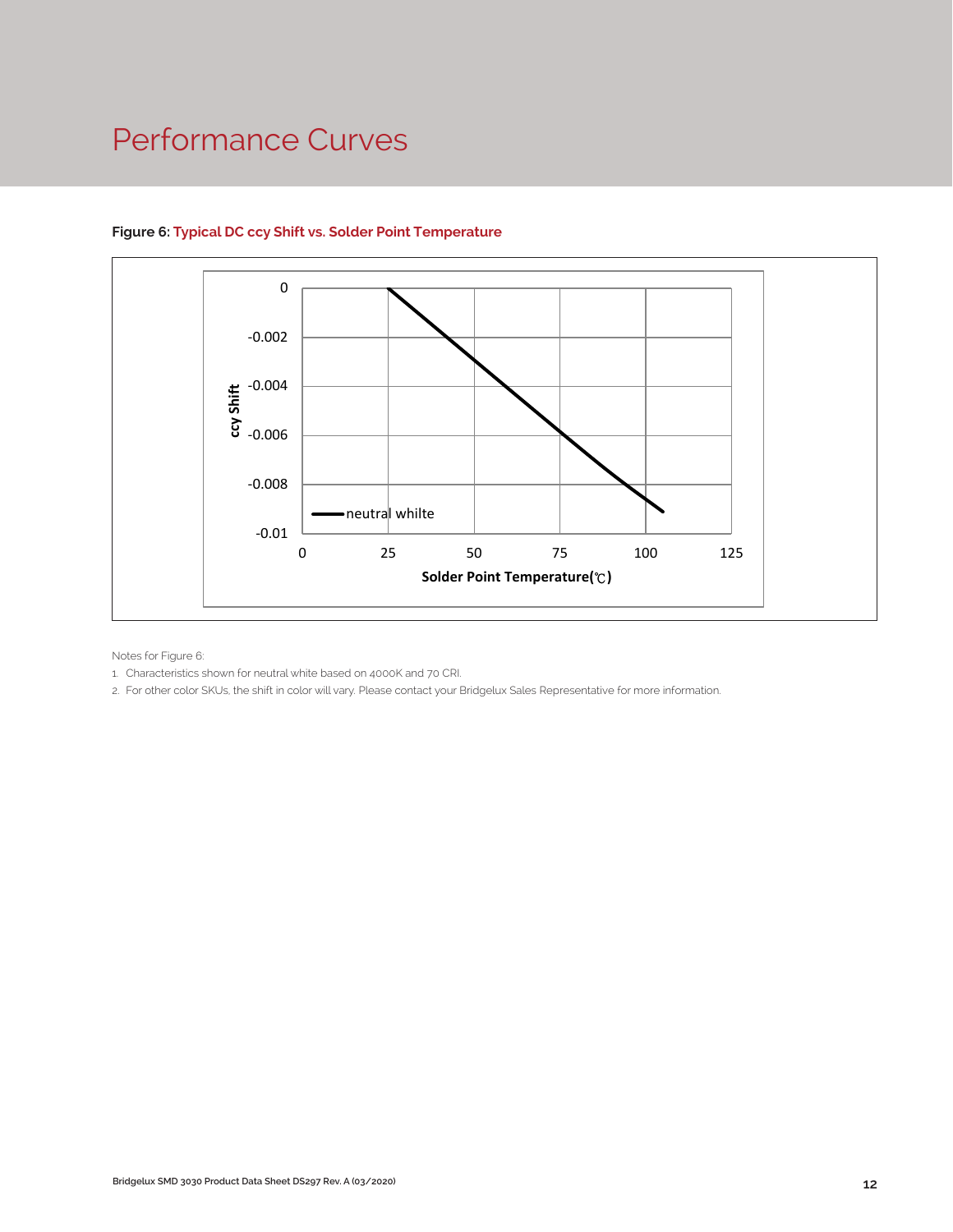## Typical Radiation Pattern



## Figure 7: Typical Spatial Radiation Pattern at 150mA, T<sub>cn</sub>=25°C

Notes for Figure 7:

1. Typical viewing angle is 120°. .

2. The viewing angle is defined as the off axis angle from the centerline where Iv is ½ of the peak value.

## Figure 8: Typical Polar Radiation Pattern at 150mA, T<sub>sp</sub>=25°C

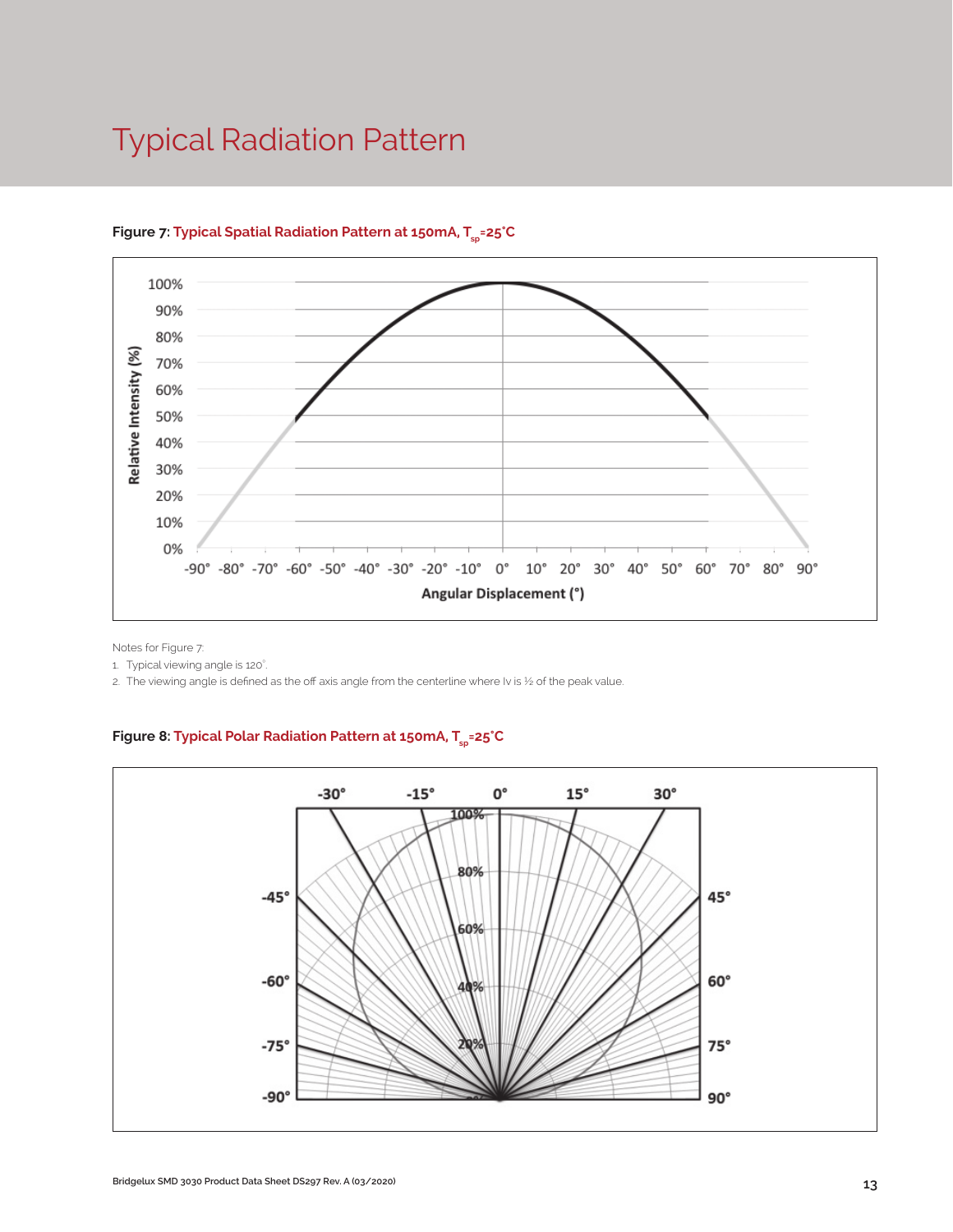# Typical Color Spectrum

## **Figure 9: Typical Color Spectrum**



Note for Figure 9:

1. Color spectra measured at nominal current for  $T_{\text{ss}}$  = 25°C

2. Color spectra shown for 80 CRI products.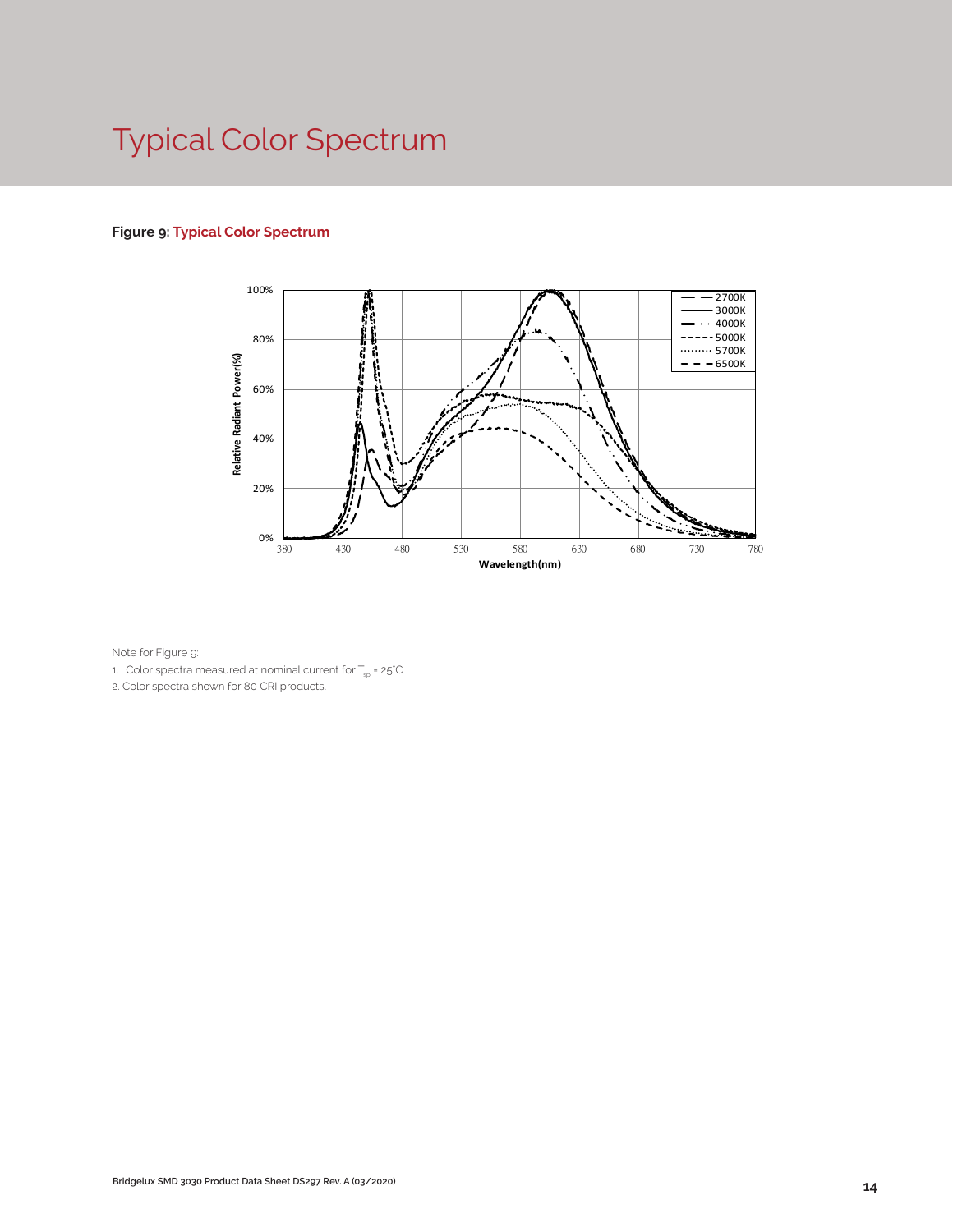## Mechanical Dimensions

#### **Figure 10: Drawing for SMD 3030**



Notes for Figure 10:

- 1. Drawings are not to scale.
- 2. Drawing dimensions are in millimeters.
- 3. Unless otherwise specified, tolerances are ± 0.10mm.
- 4. The optical center of the LED emitter is nominally defined by the mechanical center of the emitter. The light emitting surface (LES) is centered on the mechanical center of the LED emitter to a tolerance of ± 0.2 mm

#### **Recommended PCB Soldering Pad Pattern**

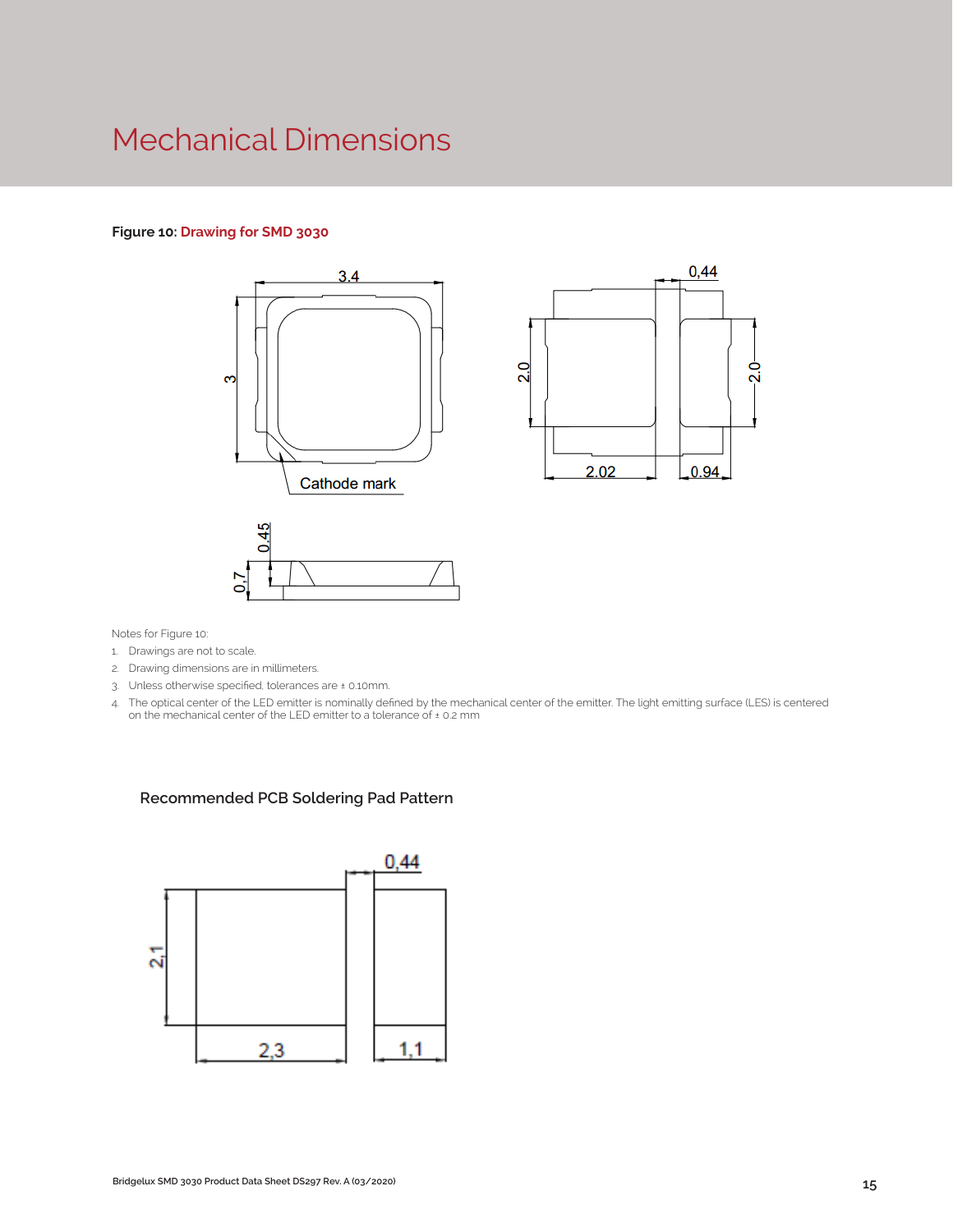# Reliability

### **Table 8:** Reliability Test Items and Conditions

| No.            | <b>Items</b>                        | Reference<br><b>Standard</b> | <b>Test Conditions</b>                                                                                    | <b>Drive</b><br>Current | <b>Test Duration</b> | <b>Units</b><br><b>Failed/Tested</b> |
|----------------|-------------------------------------|------------------------------|-----------------------------------------------------------------------------------------------------------|-------------------------|----------------------|--------------------------------------|
| $\mathbf{1}$   | Moisture/Reflow Sensitivity         | J-STD-020E                   | $T_{\text{cld}}$ = 260°C, 10sec,<br>Precondition: 85°C, 60%RH, 168hr                                      |                         | 3 reflows            | 0/22                                 |
| $\overline{c}$ | Low Temperature Storage             | JESD22-A119                  | $T_a = -40^{\circ}C$                                                                                      |                         | 1000 hours           | 0/22                                 |
| 3              | High Temperature Storage            | JESD22-A103D                 | $T_{\sim}$ =100 $^{\circ}$ C                                                                              |                         | 1000 hours           | 0/22                                 |
| 4              | Low Temperature Operating Life      | JESD22-A108D                 | $T_a = -40^{\circ}C$                                                                                      | 150 <sub>m</sub> A      | 1000 hours           | 0/22                                 |
| 5              | Temperature Humidity Operating Life | JESD22-A101C                 | $T_{SD} = 85^{\circ}$ C, RH=85%                                                                           | 150 <sub>m</sub> A      | 1000 hours           | 0/22                                 |
| 6              | High Temperature Operating Life     | JESD22-A108D                 | $T_{\rm sn}$ =105°C                                                                                       | 240 <sub>m</sub> A      | 1000 hours           | 0/22                                 |
| $\overline{7}$ | Thermal Shock                       | JESD22-A106B                 | $T = -40^{\circ}C - 100^{\circ}C$ ;<br>Dwell: 15min; Transfer: 10sec                                      |                         | 200 Cycle            | 0/22                                 |
| 8              | Temperature Cycle                   | JESD22-A104E                 | $T_s = -40^{\circ}C \sim 100^{\circ}C$ ;<br>Dwell at extreme temperature: 15min;<br>Ramp rate < 105°C/min |                         | 200 Cycle            | 0/22                                 |
| 9              | Electrostatic Discharge             | JS-001-2012                  | HBM, $2KV$ , $1.5k\Omega$ , 100pF,<br>Alternately positive or negative                                    |                         |                      | 0/22                                 |

### **Passing Criteria**

| <b>Item</b>                     | <b>Symbol</b> | <b>Test Condition</b> | <b>Passing Criteria</b> |
|---------------------------------|---------------|-----------------------|-------------------------|
| Forward Voltage                 |               | 150 <sub>m</sub> A    | ΔVf<10%                 |
| Luminous Flux                   | I٧            | 150 <sub>m</sub> A    | $\Delta$ $\vee$ < 30%   |
| <b>Chromaticity Coordinates</b> | (x, y)        | 150 <sub>m</sub> A    | Δu'v'<0.007             |

Notes for Table 8:

1. Measurements are performed after allowing the LEDs to return to room temperature

2.  $\mathsf{T}_{\mathsf{std}}$  : reflow soldering temperature;  $\mathsf{T}_{\mathsf{a}}$  : ambient temperature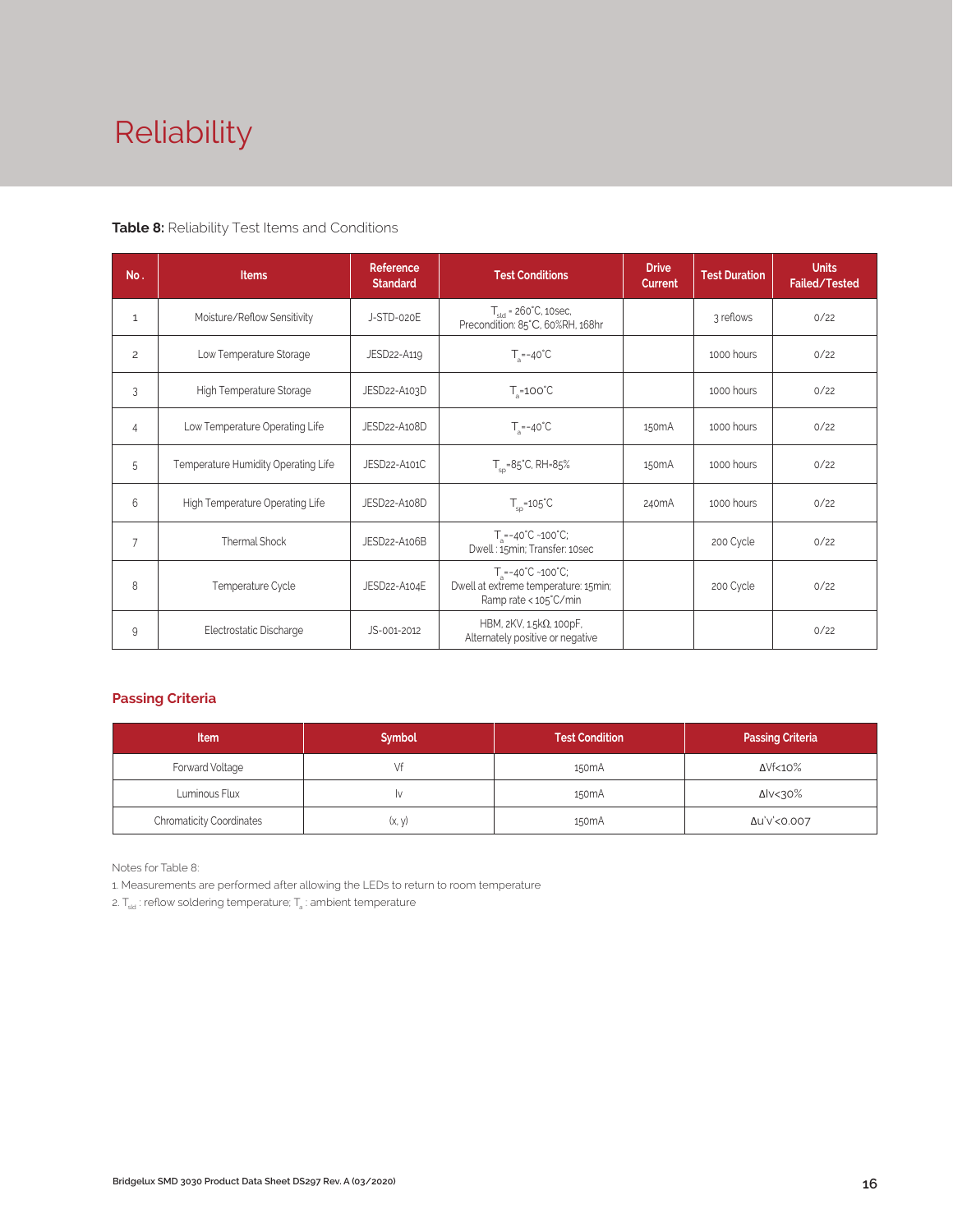## Reflow Characteristics

#### **Figure 11 : Reflow Profile**



| <b>Profile Feature</b>     | <b>Lead Free Assembly</b>     |  |
|----------------------------|-------------------------------|--|
| Preheat: Temperature Range | $180^{\circ}C - 200^{\circ}C$ |  |
| Preheat: Time (Maximum)    | 120 seconds                   |  |
| Peak Temperature           | $260^{\circ}$ C               |  |
| Soldering Time (Maximum)   | 10 seconds                    |  |
| Allowable Reflow Cycles    | $\overline{c}$                |  |

#### **Figure 12 : Pick and Place**



Note for Figure 12:

1. When using a pick and place machine, choose a nozzle that has a larger diameter than the LED's emitting surface. Using a Pick-and-Place nozzle with a smaller diameter than the size of the LEDs emitting surface will cause damage and may also cause the LED to not illuminate.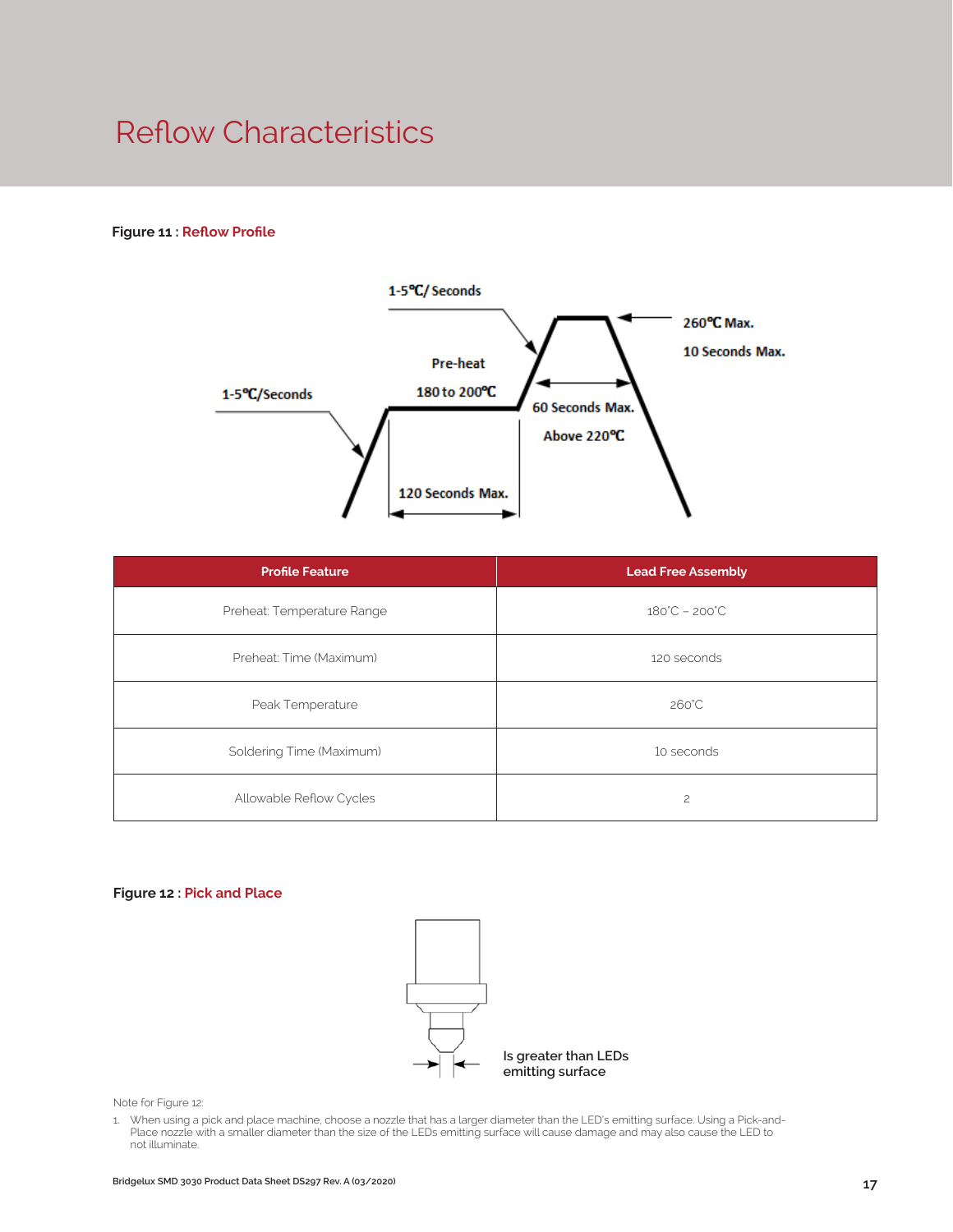# Packaging

#### **Figure 13: Emitter Reel Drawings**



Note for Figure 13:

1. Drawings are not to scale. Drawing dimensions are in millimeters.

#### **Figure 14: Emitter Tape Drawings**



Note for Figure 14:

1. Drawings are not to scale. Drawing dimensions are in millimeters.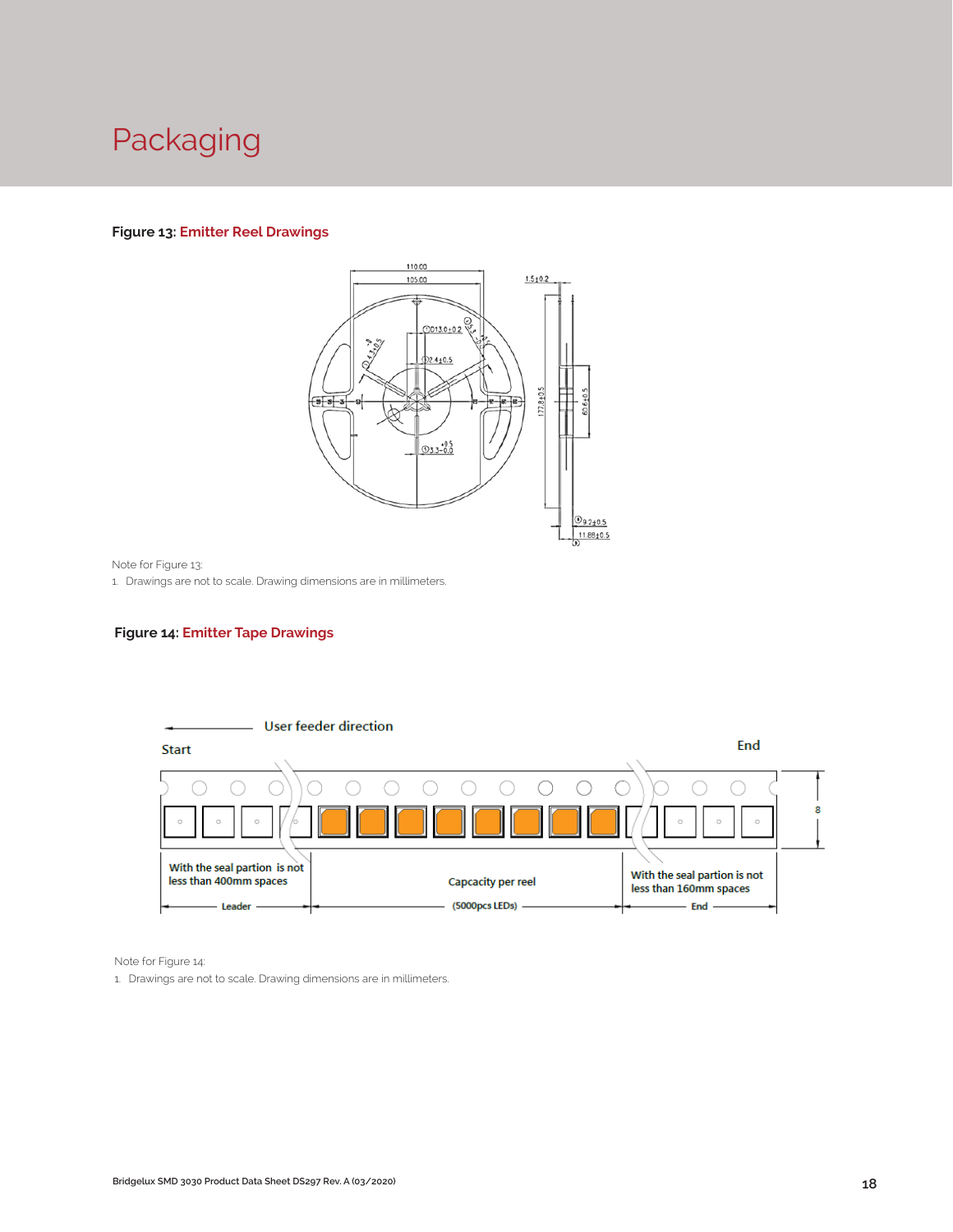# Packaging

## **Figure 15: Emitter Reel Packaging Drawings**



Note for Figure 15:

1. Drawings are not to scale.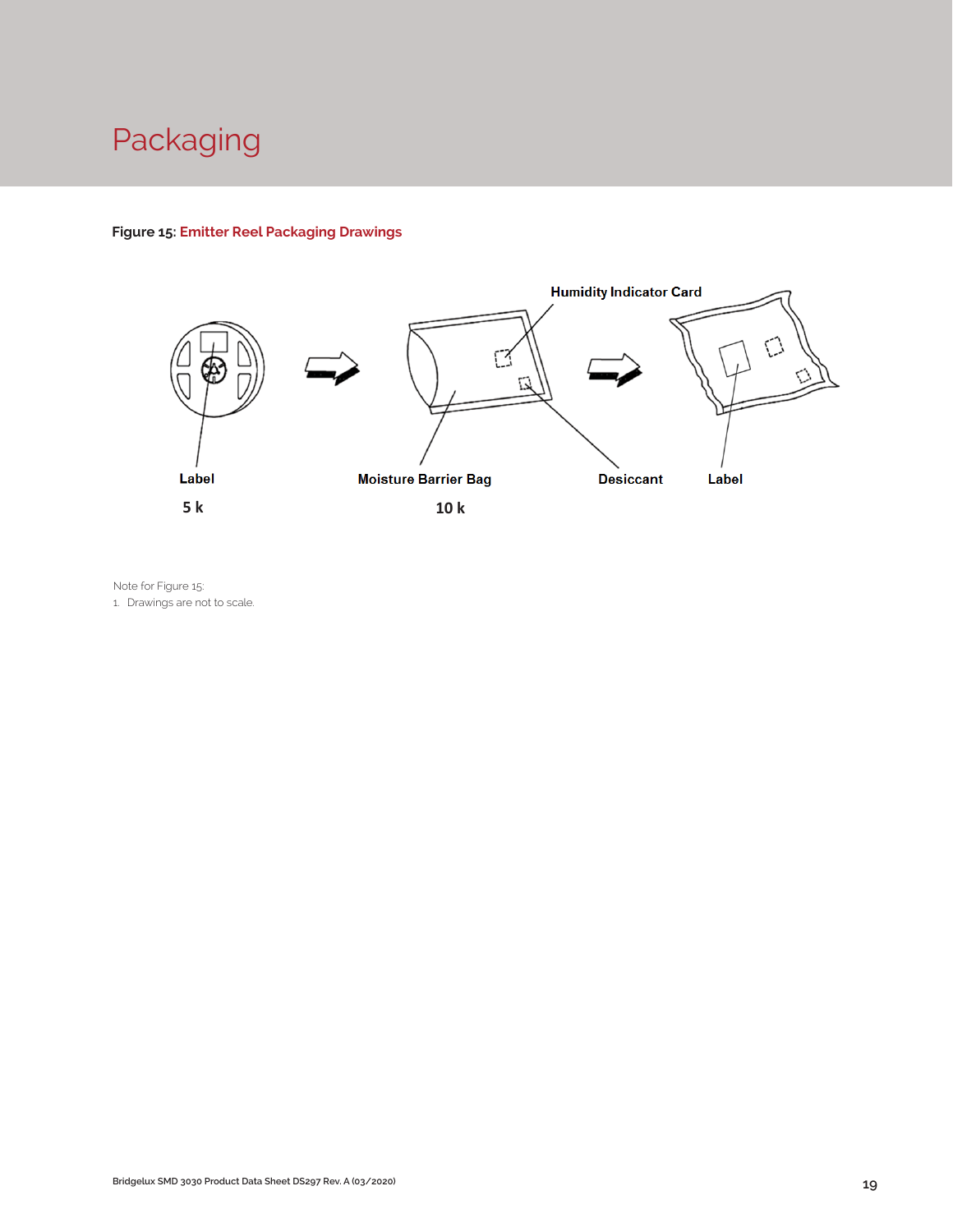# Design Resources

#### **Optical Source Models**

Please contact your Bridgelux sales representative for assistance.

## **Precautions**

#### **CAUTION: CHEMICAL EXPOSURE HAZARD**

Exposure to some chemicals commonly used in luminaire manufacturing and assembly can cause damage to the LED emitter. Please consult Bridgelux Application Note AN51 for additional information.

#### **CAUTION: EYE SAFETY**

Eye safety classification for the use of Bridgelux SMD LED emitter is in accordance with IEC specification EN62471: Photobiological Safety of Lamps and Lamp Systems. SMD LED emitters are classified as Risk Group 1 when operated at or below the maximum drive current. Please use appropriate precautions. It is important that employees working with LEDs are trained to use them safely.

#### **CAUTION: RISK OF BURN**

Do not touch the SMD LED emitter during operation. Allow the array to cool for a sufficient period of time before handling. The SMD LED emitter may reach elevated temperatures such that could burn skin when touched.

## **CAUTION**

#### **CONTACT WITH LIGHT EMITTING SURFACE (LES)**

Avoid any contact with the LES. Do not touch the LES of the emitter or apply stress to the LES (yellow phosphor resin area). Contact may cause damage to the emitter

Optics and reflectors must not be mounted in contact with the LES (yellow phosphor resin area).

## **Disclaimers**

#### **MINOR PRODUCT CHANGE POLICY**

The rigorous qualification testing on products offered by Bridgelux provides performance assurance. Slight cosmetic changes that do not affect form, fit, or function may occur as Bridgelux continues product optimization.

#### **STANDARD TEST CONDITIONS**

Unless otherwise stated, LED emitter testing is performed at the nominal drive current.